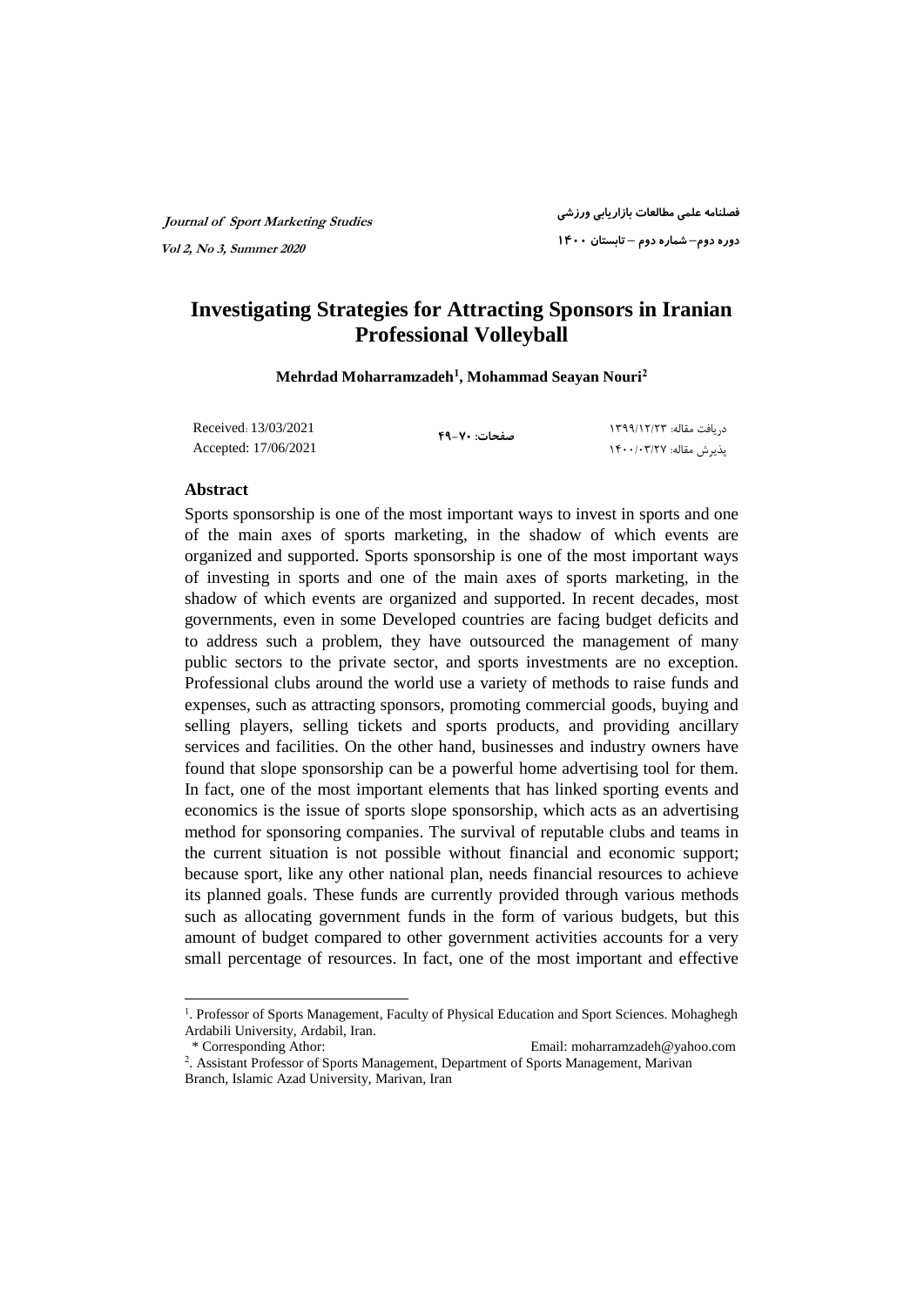elements that has linked sporting events and economics is advertising in the sense of inducing a thought or idea that is developed and disseminated in the individual or the general public, and sponsors try to use all the potential in sport for Use to communicate with sports audiences. Or make it possible for sponsors to use match tickets for advertising, make it possible for sponsors to make better use of stadiums and training grounds for advertising, make it possible for sponsors to use press conferences for advertising, create active and strong websites for clubs, create marketing committees and use clubs Marketing experts have been identified as variables in this factor that encourages sponsors to invest. Many researchers have studied the issue of financial support, its goals, obstacles and ways to attract sponsors from different angles and perspectives and in various organizations and sports, the existence of human talents and abilities in Iranian volleyball. In particular, volleyball in Marivan, on the one hand, and creating balance and responding to the needs of the community and volleyball enthusiasts, is not possible with the amount of public sector investment in annual budgets, and the logical and useful solution experienced in many countries is And it has been their encouragement and encouragement in this field that has led to a reduction in the financial burden of the devices. On the other hand, the unhealthy situation and the low desire of companies and the lack of desire of the private sector in the sports sector of Marivan also show the need to provide solutions for the development of the private sector in volleyball in the city; Therefore, the present study considers the necessity of the importance of strategies to attract sponsors and the private sector in volleyball as a completely "fundamental", useful and noteworthy thing; Because if we hope for growth and development in volleyball, and if we have a short-term and long-term development plan for success on volleyball courts, the participation of the private sector should not be neglected in any way. Also, in any way possible, in order to promote the participation of the private sector in volleyball, through research and investigation, followed by taking executive and practical measures, continuous and continuous steps should be taken. The method of this research is applied in terms of purpose and survey in terms of type. Based on this, the statistical population of this research includes all specialized sports managers, managers of Rahyab Melal Marivan Sports Club and sponsors managers of Rahyab Melal Marivan Club; According to the official statistics of this club, the number of sports managers of the recent period of Marivan Rahyab Melal Club is 15. Due to the limited statistical population, the sample of this research was selected as a total number. A questionnaire was used to collect research data. This questionnaire has 17 items, of which the index (structural-management 7 questions), the index  $(\neg$  advertising conditions 6 questions), the index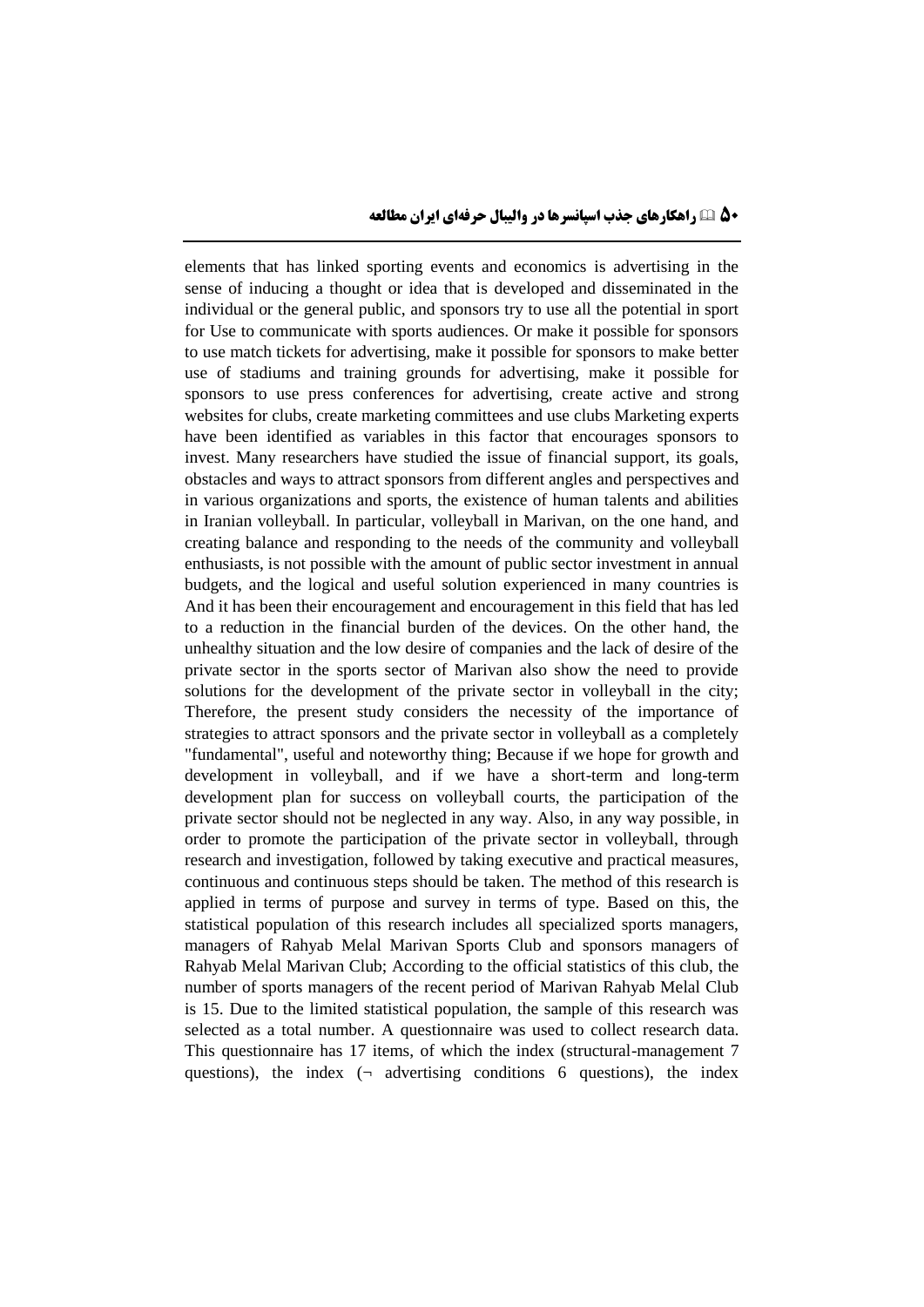(professional bedding 5 questions) and the media index 1 question. It is graded using the Likert 5 value range from strongly disagree  $= 1$  to strongly agree  $= 5$ . The validity of this questionnaire was formal so that it was approved by 10 professors in the field of sports management and its content validity in the research of Azadan et al. (2011) was 0.84%. In this study, using Cronbach's alpha method, the reliability of the questionnaire was 0.89%. In order to analyze the collected data, exploratory factor analysis method and in order to study the strategies of attracting sponsors in professional volleyball, chi-square statistics have been used. Bartlett KMO test was performed to evaluate the appropriateness of the application of factor analysis method. . The results showed that structural-managerial index, advertising conditions index, professional bedding index are effective in attracting sponsors in professional volleyball. Sponsors in volleyball are significant at the error level of 0.05; therefore, the research hypothesis is confirmed. The value of Chi-square statistic is 144.04 with a degree of freedom of 850 and a significance of 0.000. Also, the RMSE index of the model is equal to 0.056, which shows that the model has a good fit (in the optimal fit of this criterion is less than 0.1 ). Chi-square statistical results showed that structural-managerial index (33.39) with its significance level of 0.004, advertising conditions index of 35.82 with its significance level of 0.001 are effective in attracting sponsors for professional volleyball. From the obtained findings, it can be concluded that the obstacles to attracting sponsors are rooted in the economic structure of the country, some legal problems, state ownership of clubs, structure and manpower.

**Keywords:** Advertising, Management Structure, Volleyball, Sponsor, Marivan Nations Guide Club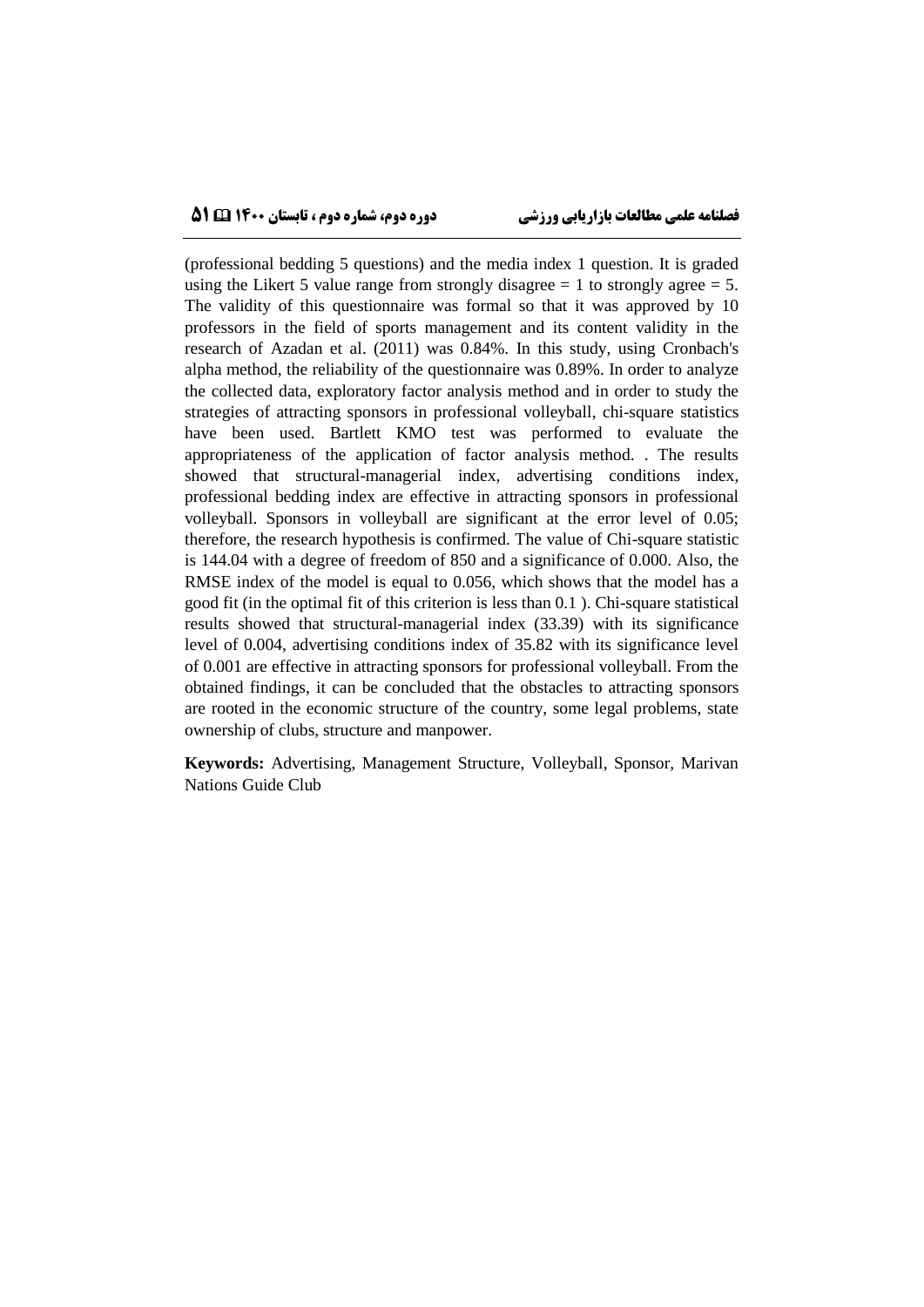# **راهکارهای جذب اسپانسرها در والیبال حرفهای ایران مطالعه موردی باشگاه راهیاب ملل مریوان(**

**1 محمد سیوان نوری ، مهرداد محرم زاده \*2**

### **چکیده**

حمایت مالی ورزشی از شیوههاي مهم سرمایهگذاري در ورزش و از محورهاي اصلی بازاریابی ورزشی است که در سایه آن رویدادها سازماندهی شده و موردحمایت قرار میگیرند. تحقیق حاضر در راستاي بررسی راهکارهاي جذب اسپانسرها در والیبال حرفهاي ایران )مطالعه موردي باشگاه راهیاب ملل مریوان) انجام شد. تحقیق حاضر پیمایشی تحلیلی بوده که جامعه آماری آن شامل تمامی مدیران باشگاه ورزشی راهیاب ملل مریوان و مدیران اسپانسرهاي باشگاه راهیاب ملل مریوان بودند با توجه به محدود بودن جامعه آماري از روش کل شمار استفادهشده است. نتایج یافتهها نشان داد که شاخص ساختاري- مدیریتی، شاخص شرایط تبلیغاتی، شاخص بسترسازي حرفهاي در جذب اسپانسرها در والیبال حرفهاي مؤثر هستند نتایج آماري کاي دو نشان داد شاخص ساختاری- مدیریتی (۳۳/۳۹) با سطح معنیداری آن ۰/۰۰۴، شاخص شرایط تبلیغاتی ۳۵/۸۲ با سطح معنیداري آن 0/001 در جذب اسپانسرها براي والیبال حرفهاي اثرگذار هستند. از یافتههاي بهدستآمده میتوان نتیجه گرفت که موانع راهکارهاي جذب اسپانسر ریشه در ساختار اقتصادي کشور، برخی مشکالت حقوقی وقانونی، مالکیت دولتی باشگاهها، ساختارونیروي انسانی دارد.

 **واژههای کلیدی:** تبلیغات، ساختارمدیریتی،والیبال، اسپانسر، باشگاهراهیاب ملل مریوان

.1 استاد گروه مدیریت ورزشی، دانشگاه محقق اردبیلی، اردبیل، ایران

Email: moharramzadeh@yahoo.com :مسئول نویسنده\*

 $\overline{a}$ 

.2 استادیار گروه مدیریت ورزشی، واحد مریوان، دانشگاه آزاد اسالمی، مریوان، ایران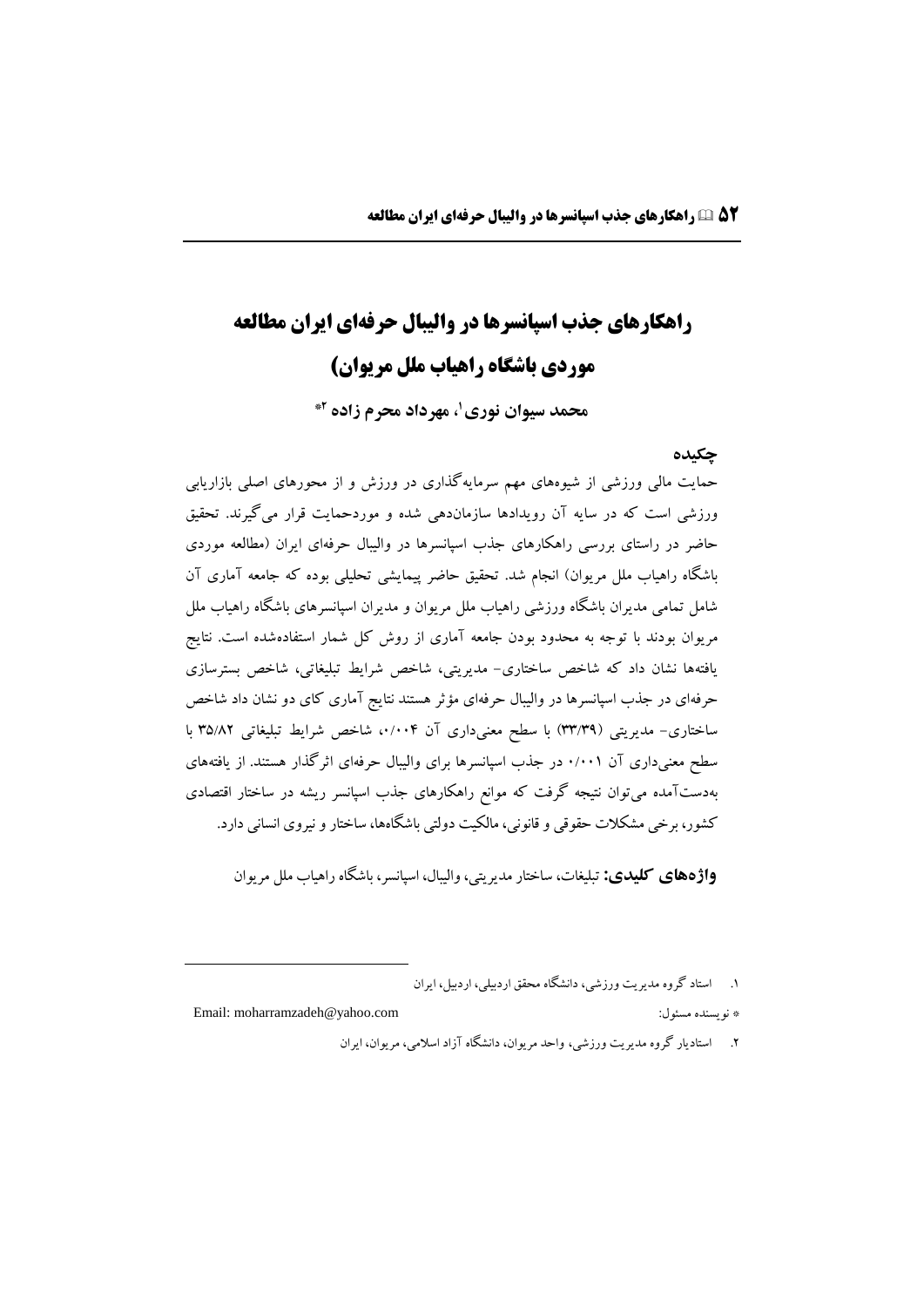#### **مقدمه**

استراتژيهاي تبلیغاتی دقیق و کارآمد که چالشهاي بزرگی در برابر تیمها و بخصوص مدیران ورزشی است، در چند سال اخیر مشاهدهشده است بسیاري از تیمهاي ورزشی به دلیل نبود وضع مالی خوب و حامیان مالی از شرکت در مسابقات مختلف ملی و بینالمللی بازماندهاند؛ بنابراین، سرمایهگذاري مؤسسات و شرکتهاي خصوصی در صنعت ورزش بحثی است که سالهاي متمادي در کانون توجه بوده و بهطور روزافزون به اهمیت آن افزوده میشود. ) Jie ,Yang Zhang, Juanjuan Li, Wang,2012). بدیهی است که چرخه سرمایه حامیان و ورزش، درصورتیکه در تعامل مثبت و اصولی در کنار هم قرار گیرند، باعث رشد و گسترش یکدیگر میشوند و بهتبع آن موجب درگیر شدن بخشهاي مختلف جامعه و از همه مهمتر باعث رشد ورزش کشور و عوامل تولید میشوند که درنهایت به اشتغالزایی میانجامد. (Yazadani,ARaihani, Ismaili, Shabani, Davarzani,2011)

نتایج تحقیقات در زمینة اقتصاد ورزش نشان میدهد ورزش بدون حمایـت مالی صنایـع و اسپانسرها قادر به ادامه حیات نیست جذب اسپانسـرهاي ورزشی از دستاوردهاي بزرگ رویدادهاي ورزشی است و از مهـمترین منابـع درآمدی بخش ورزش به شمار میرود (Jiffer , Ross,2009).

حمایت مالی ورزشی از شیوههاي مهم سرمایهگذاري در ورزش و از محورهاي اصلی بازاریابی ورزشی است که در سایه آن رویدادها سازماندهی شده و موردحمایت قرار میگیرند. خصوص سازي وسیلهاي براي بهبود عملکرد فعالیتهاي اقتصادي از طریق افزایش نقش نیروهاي بازار است؛ به شرطی که حداقل 50 درصد از سهام دولتی به بخش خصوصی واگذار شود ) ,Babaeian Moradi, Hosseini,2015). در دهههای اخیر از طرفی اغلب دولتها، حتی در برخی از کشورهاي پیشرفته با کسري بودجه مواجه بوده و براي مقابله با چنین مشکلی، اداره بسیاري از بخشهاي دولتی را به بخش خصوصی واگذار نمودهاند که سرمایهگذاريهاي ورزشی نیز از این امر مستثنا نیستند. از طرف دیگر نیز هزینه اداره ورزش روزبهروز در حال افزایش بوده و افراد، باشگاهها و حتی دولتها بهشدت با این مشکل مواجه هستند و ازاینرو به دنبال راه چاره براي آن میباشند. انتظار میرود حمایت مالی بهعنوان اصلیترین گزینهاي براي رفع این مشکل باشد  $(Asagba, 2009)$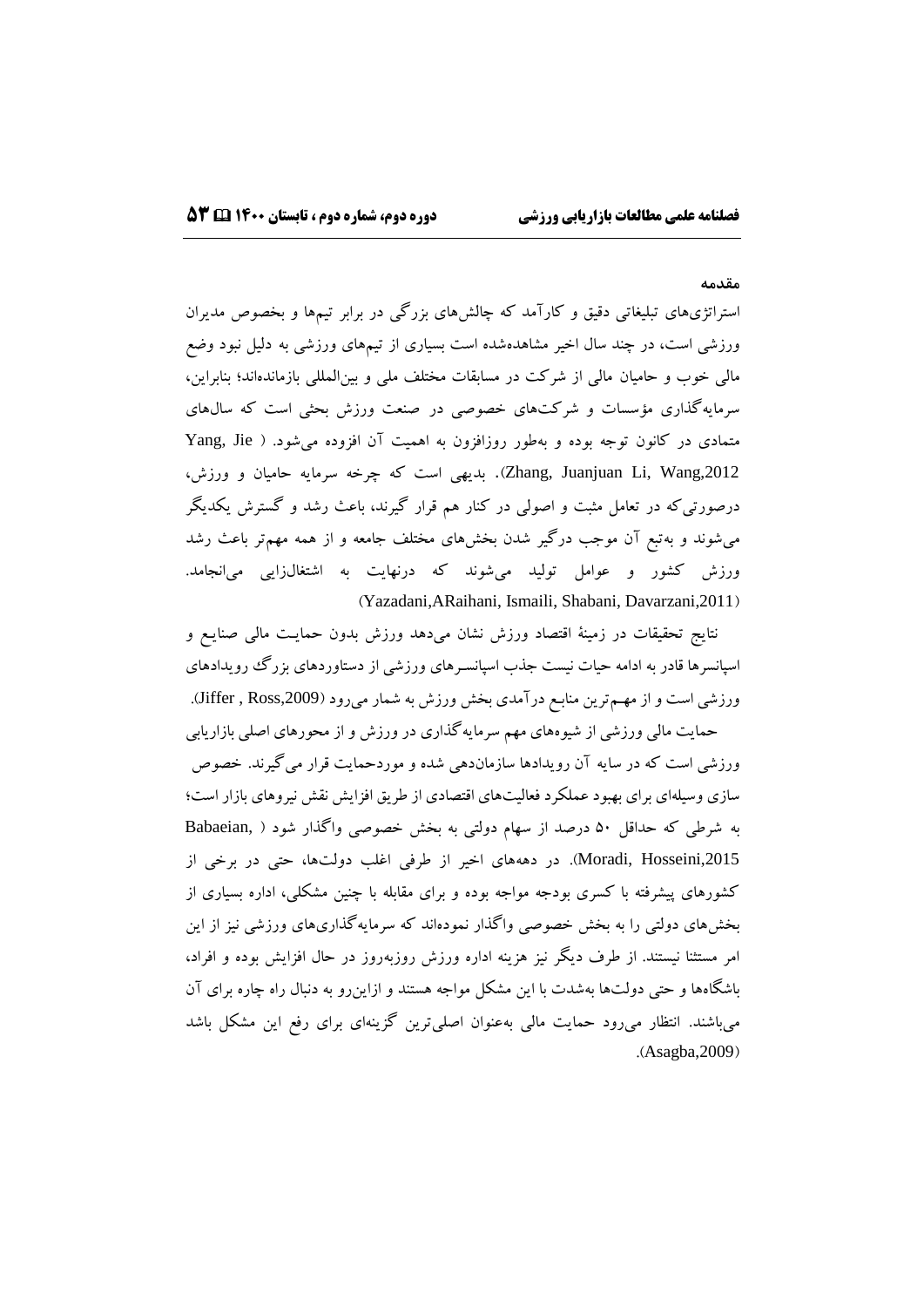باشگاههاي حرفهاي در سراسر جهان براي تأمین مالی و هزینههاي خود از روشهاي مختلفی همچون حامیان مالی و اسپانسرها استفاده میکنند ) Absolutely ,Hahromi Naderian ,Jaberi ,2013Swiney). وضعیت اقتصادي در ورزش حرفهاي رقابت را براي پول از هر زمان دیگري فشردهتر کرده است. امروزه حمایت مالی ورزشی بهمانند ابزاري براي اجرا و پیادهسازي استراتژي- های ارتباطی بازاریابی بهسرعت در حال افزایش است (Breuer, Rump, 2011). دیگر نمیتوان به امید سرازیر شدن پول نشست، باشگاهها میکوشند تا با تدوین سیاستها میزان درآمدزایی خود را بالا ببرند، سیاستهایی که بتوانند تأمینکنندگان منابع مالی یعنی مردم، اسپانسرها و مؤسسات دیگر را متقاعد سازند )2007 ,Hasni). باشگاههاي حرفهاي در سراسر جهان براي تأمین منابع مالی و هزینههاي خود از روشهاي مختلفی همچون جذب اسپانسرها، تبلیغ کاالهاي تجاري، خریدوفروش بازیکن، فروش بلیط و محصوالت ورزشی و ارائه خدمات و تسهیالت جانبی استفاده .)Jaberi, Naderian Hahromi, Absolutely Swiney, 2013( میکنند

شرکتها براي حمایت از بخش ورزش دالیل و اهداف خاص را دنبال میکنند که اگر مدیران ورزشی زمینه را براي این ورود مهیا کنند، بخش ورزش با حمایت این شرکتها، رشد چشمگیري خواهد داشت )2007 ,Faed). از سوي دیگر، شرکتهاي تجاري و صاحبان صنایع مختلف دریافتهاند که اسپانسر شیب میتواند به منزل یک ابزار تبلیغاتی قدرتمند براي آنها عمل کند. درواقع، یکی از مهمترین عناصري که باعث پیوند رویدادهاي ورزش و اقتصاد شده است، بحث اسپانسر شیب ورزشی است که بهعنوان یک روش تبلیغاتی براي شرکتهاي اسپانسر ایفاي نقش میکند. محققان زیادي موضوع حمایت مالی، اهداف آن، موانع و راههاي جذب حامیان را از زوایا و دیدگاههاي مختلف و در سازمانها و رشتههاي ورزشی گوناگون بررسی کردهاند ) Seyed 2009 ,Hadi ,Bashiri ,Muharramzadeh ,Amiri). نشان دادند که در عاملهاي عدم بهرهگیري از مزایاي معافیتهاي مالیاتی ناشی از تبلیغات ورزشی؛ نبود اماکن و امکانات مناسب تبلیغاتی در محل رویدادهاي ورزشی؛ عدم وجود استانداردهاي مالی و کاري؛ انتقال ضعیف پیام تجاري شرکت؛ وقتگیر بودن؛ عدم اطمینان حامیان در سرمایهگذاري در صنعت ورزش به دلیل مشخص نبودن آینده سرمایهگذاري و عدم بهرهگیري از مدیران متخصص ورزشی، بین دیدگاههاي مدیران شرکتهاي خصوصی و مدیران ورزشی در رابطه با موانع حمایت مالی ورزشی تفاوت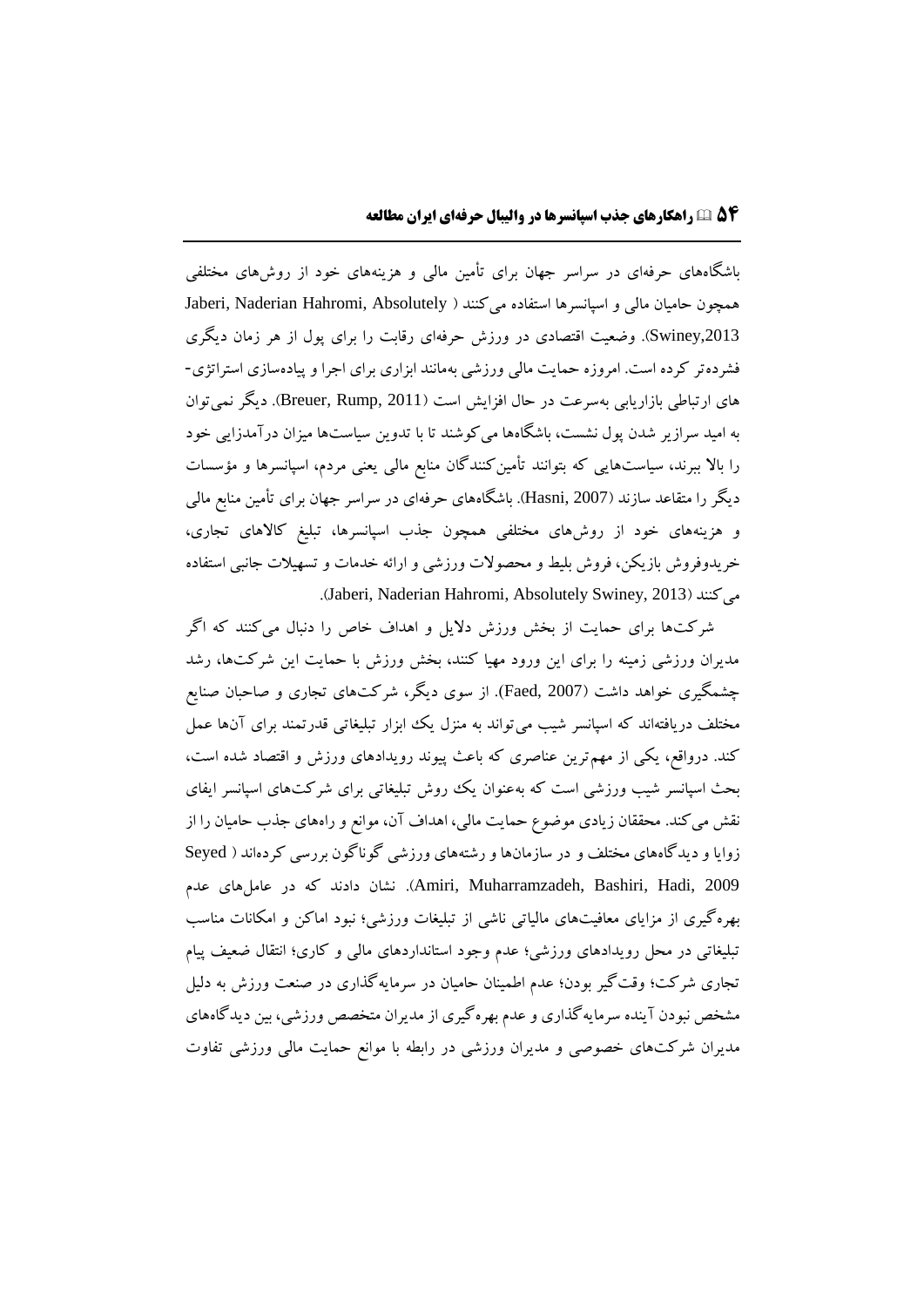معنیداري وجود دارد )2011 ,Nejad Ramezani ,Askarian ,Azadan). نشان دادند که تدوین یا اصالح شش عامل ساختاري - مدیریتی، شرایط تبلیغاتی، مشوقهاي حمایتی، بسترسازي حرفهاي، رسانهها و خصوصیسازي رسانهها را بهعنوان راهکارهاي جذب اسپانسرها اي ایران در فوتبال حرفهاي آشکار ساخت. نتایج حاصل از برخی تحقیقات، موانع ساختار-مدیریتی موجود در بخشهاي مختلف در داخل ورزش را بهعنوان یکی از موانع جذب اسپانسرها معرفی میکند )2005 ,Izadi). طبق نتایج پژوهشهاي متعدد داخلی و خارجی بخش خصوصی به دلیل مزایاي حاکم بر آن شامل عوامل مدیریتی و سازمانی قوی ( ,Afshari, Fattah Pour Marandi 2018 ,Mirsafian). ورود فناوريهاي جدید، مشتري مداري و سرعت انجام پروژه ),2014Taheri). تفاوت محیط سرمایهگذاري در ورزش و جاذبههاي متمایز آن با سایر محیطهاي صنعتی و اقتصادي، بهمثابه تابلوي بزرگ تبلیغاتی وزنده، جذب سرمایه هواداران و فروش سهام ),2014Crompton). تخصص گرایی، صرفهجویی در مقیاس، استفاده از تجربیات گذشته، ساختار عملکرد گرا، انعطافپذیري و سرعت در تصمیمگیريها )2016 ,Keshock). توانایی توسعه روابط بر اساس اعتماد و سود متقابل، ساختارهاي تخت و مؤثر، برخورداري از سیستم ارزیابی عملکرد براي ارتقاي کیفیت و توانایی تخصیص منابع و مدیریت ریسک، به ایجاد همافزاییهاي مؤثر و مثبت در اقتصاد می انجامد(Sajjadi, Arabic, Fallahi, 2013).

اهداف اصلی خصوصیسازي در تمام کشورها؛ یعنـی ارتقـاي بهـرهوري بنگـاههـاي اقتصـادي، ایجاد محیط رقابتی، کاهش انحصار دولتی، جذب سرمایههاي خارجی و افـراد متخصـص، افـزایش مشارکت مردم و درنهایت، ایجاد اقتصاد باز، میتوانند بسـیار مـؤثر عمـل کننـد ) ,Soltanhoseini Razavi, Salimi, 2017). کاهش شدید کمک هاي دولتي به بخش ورزش و نبـود فراینـدي بـراي جذب مشارکت بخش خصوصی در سـازمانهـاي ورزشـی )2004 ,Palmer & ,Roger). تناسـب نداشــتن میــزان ســرمایهگــذاري دولــت در بخــش ورزش بــا رشــد جمعیــت و متقاضــیان ورزش ),2004Razavi). مشکالت مالی و آموزشی، نبود قوانین حمایتی تولیـد و توزیـع، نبـود تشـکیالت تخصصی در وزارت ورزش و جوانان (Qadiri Alamdari, 2015). موانـع اقتصـادی، اطلاعـاتی و بـازار سـرمایه، مـدیریتی، قـانونی و حقـوقی، فرهنگـی و اجتمـاعی، حمـایتی و تشـویقی و سیاسـی )2015 ,Shahshandeh ,Alidostqahfarokhi ,Farahani). نبـــود ضـــمانت مـــالی بـــراي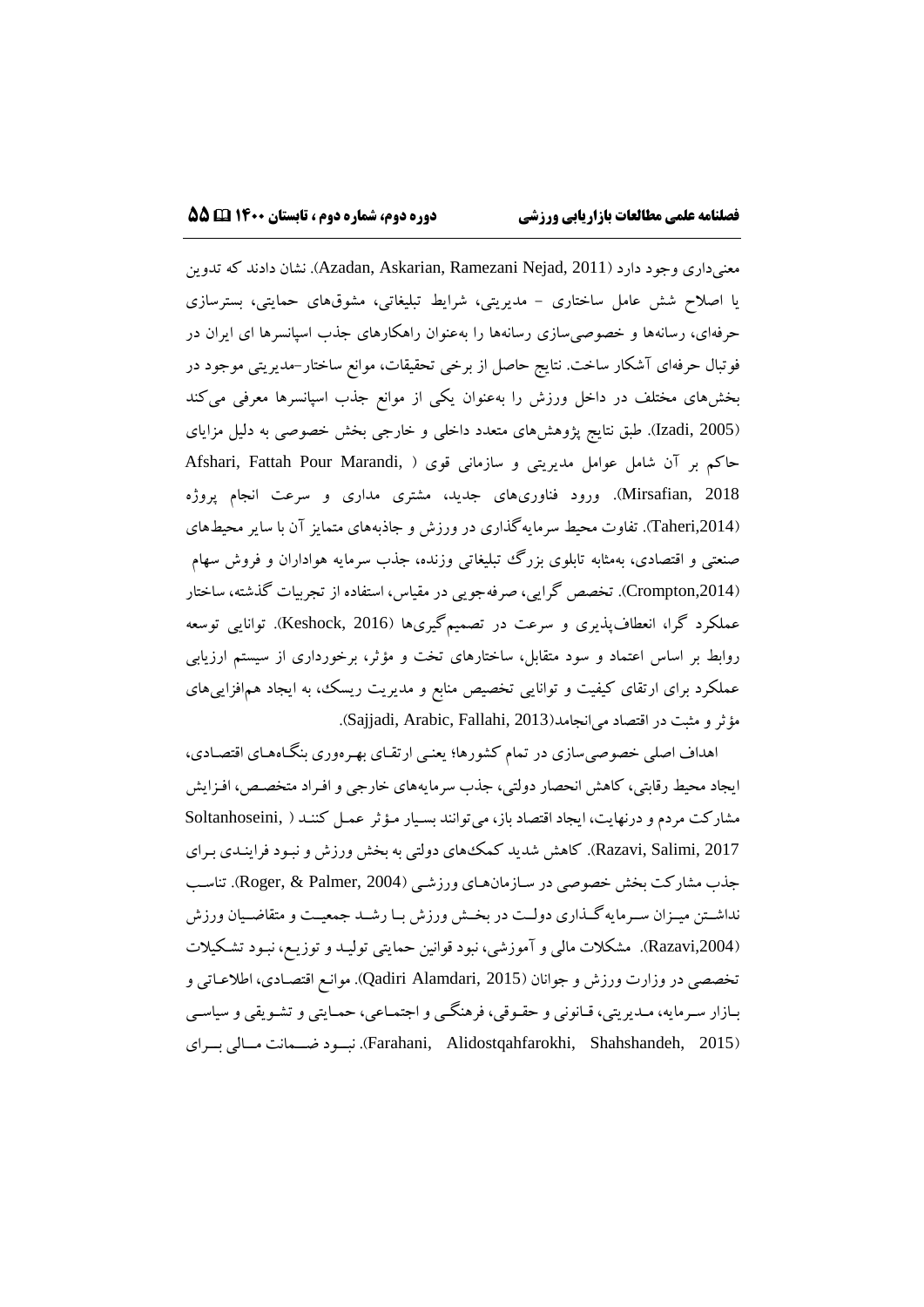سرمایهگذاري بخش خصوصی، گرانی زمین و مشکل تهیه تجهیزات فیزیکی موردنیاز، نبـود قـانون و آئیننامههاي خاص براي ایجاد باشگاههاي جدید، نبود آییننامههاي خاص براي واگذاري زمـین، همکاري نکردن شهرداريها، مشکالت صـدور مجـوز بـراي باشـگاههـا و مراکـز ورزشـی، کمبـود نیروي انسانی متخصص موردنیاز، کمبود امکانات آموزشی ضمن خدمت بـراي مـدیران باشـگاههـا، نبود مدیریت و روشهاي مناسب اداره باشگاههـاي بخـش خصوصـی، نبـود برنامـههـاي حمـایتی از بخش خصوصی، نبود قانون متناسـب در مـورد تسـهیالت بـانکی، اعطـاء نشـدن وامهـاي بلندمـدت کمبهره، اختصاص نیافتن معافیتهاي مالیاتی و گمرکی، حمایت نکردن از تولیدکنندگان کاالهـاي ورزشی، نرخ زیاد سـود تسـهیالت اعطـایی بـه بخـشهـاي خـدماتی ازجملـه ورزش، تعـدد مراکـز تصمیمگیري و نبود تعامل الزام بین سازمانهاي مرتبط، بیمیلـی مـردم بـراي هزینـه کـردن در امـور ورزشی، ضعف تبلیغات و فرهنگسـازي مناسـب در مطبوعـات و صداوسـیما و قـوانین سـختگیران نهادهاي دولتی )2018 ,Safania ,Amirtash ,Ahmadi).کشاورز، فراهـانی و ازجملـه مهـمتـرین چالشها و موانع ورود بخش خصوصی بـه صـنعت ورزش کشـور معرفیشـدهاند. بیـان نمودنـد کـه اسپانسرها بهشدت به نوع مسابقات و رویدادها حساسیت نشان میدهند و هرچه رقابـتهـا مهـمتـر و حساستر باشد اسپانسرها میل بیشتري براي سـرمایهگـذاري نشـان مـیدهنـد. درحالیکـه تحقیقـات دیگري به پایین بودن سطح حرفهاي باشگاهها و نیز کمبود جنبـههاي تکینیکـی در باشـگاههـا اشـاره دارند که در همین راستا، چندین تحقیق به این نتیجه رسیدهاند که عدم موفقیت باشگاهها در سـطوح بینالمللـی مـانع ورود اسپانسـرهاي بینالمللـی بـه باشـگاهها بـوده اسـت ) ,Elahi ,2004,Barros .)Szymanski, S., & Zimbalist,2016 ، Sajjadi, Khabiri, 2008,

در تحقیقی به بررسی رابطه ورزش و اقتصاد پرداخته بودند عنوان کردند که محدودیتهاي اقتصادي تأثیر به سزایی در جذابیت ورزش دارد؛ بنابراین براي ایجاد جذابیت باال باید حامیان مالی را وارد چرخه ورزش کرد (2017, Szymanski, S., & Zimbalist, 2016, Zafar, Nawaz نیز فقدان تکنولوژي، نیروي انسانی ناکارآمد، عدم عالقه دولتمردان به حوزه ورزش و قوانین و مقررات دولتی را، مهمترین موانع ورود حامیان مالی براي توسعه اقتصادي صنعت ورزش در پاکستان عنوان کردند )2017 ,Nawaz ,Zafar). وجود استعدادها و توانمنديهاي انسانی در والیبال ایران و بخصوص والیبال شهرستان مریوان ازیکطرف و ایجاد تعادل و پاسخگویی به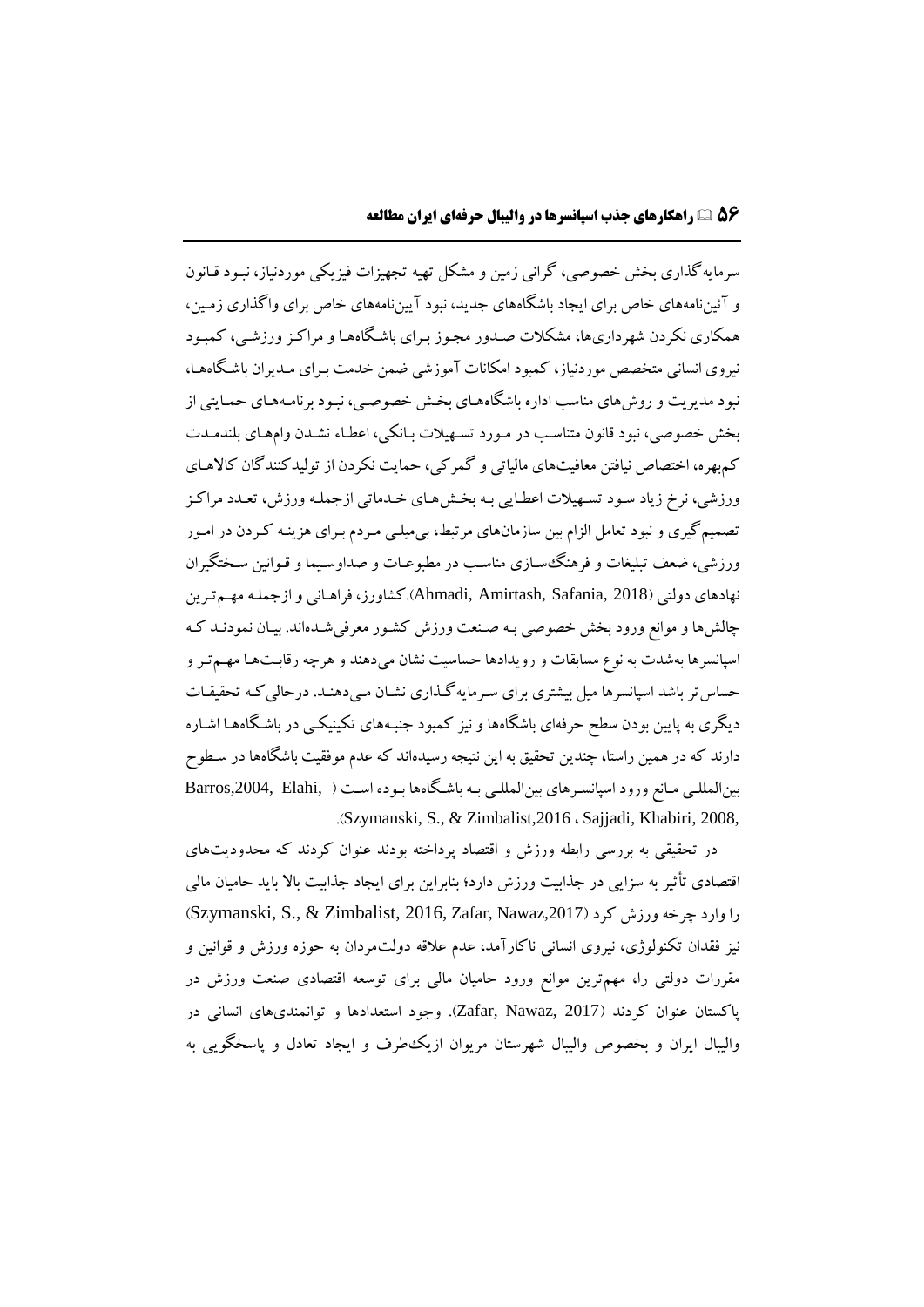نیازمنديهاي اقشار جامعه و عالقهمندان به والیبال، با میزان سرمایهگذاري بخش دولتی در بودجههاي ساالنه میسر نیست و راهحل منطقی و مفیدي که در بسیاري از کشورها تجربهشده است، اجراي مکانیسم سرمایهگذاري بخشهاي غیردولتی و ترغیب و تشویق آنان در این زمینه بوده است که منجر شده است بار مالی دستگاهها کاهش یابد. از طرفی، وضعیت نابسامان و پایین بودن تمایل شرکتها و رغبت نداشتن بخش خصوصی در بخش ورزش مریوان نیز ضرورت ارائه راهکارهاي توسعه بخش خصوصی در والیبال شهرستان را بیشازپیش نمایان میکنند؛ بنابراین، پژوهش حاضر ضرورت اهمیت راهکارهای جذب اسپانسر و بخش خصوصی در والیبال را امری کاملاً» بنیادی، سودمند و شایان توجه میداند؛ زیرا اگر در والیبال امید به رشد و پیشرفت داریم و اگر برنامه توسعه کوتاهمدت و بلندمدتی براي موفقیت در میادین والیبال راداریم، از مشارکت بخش خصوصی بههیچوجه نباید غافل شد. همچنین، به هر نحو ممکن باید درراستاي ارتقاي مشارکت بخش خصوصی در والیبال، با پژوهش و تفحص و به دنبال آن، انجام دادن اقدامهاي اجرایی و عملی گامهاي متمادي و مستمري برداشت. شهرستان مریوان با دارا بودن مرز بینالمللی و وجود شرکتهاي بازرگانی و بازرگانان و تجار داخلی، به نظر میرسد که در حوزه حمایت بخش خصوصی از ورزش هنوز جایگاه درخور توجهی ندارد و بسترهاي الزم براي ورود این بخش به ورزش مساعد نیست. همچنین، این مسئله بهطور بارزي مشاهده میشود و کمبود یا نبود فعالیت مؤثر و سازنده بخش خصوصی در عرصه والیبال و همکاري نکردن ارگانهاي خصوصی و مردمی در این صنعت، باعث شدهاند که این صنعت نهتنها آنچنانکه بایدوشاید سیر پیشروندهاي نداشته باشد، بلکه به نظر میرسد که آیندهاي نامطلوب نیز پیش رو داشته باشد. پژوهش حاضر ازاینجهت از سایر پژوهشهاي قبلی مرتبط متفاوت است که پژوهشهاي قبلی بیشتر به دنبال موانع مشارکت بخش خصوصی، مزایا و معایب بخش خصوصی و نیز اثرها و نقشهاي مختلف بخش خصوصی در ورزش بودهاند؛ اما مسئله اصلی پژوهش حاضر، بااینکه در راستاي پژوهشهاي قبلی است، اما بهصورت بسیار جامع به دنبال شناسایی و بررسی راهکارهاي جذب اسپانسرها در والیبال حرفهاي و بهطور خاص باشگاه والیبال راهیاب ملل مریوان است تا بررسی کند که چه راهکارهایی براي توسعه این ورزش پرطرفدار وجود دارند؛و اینکه این عوامل از چه اولویتی برخوردارند؟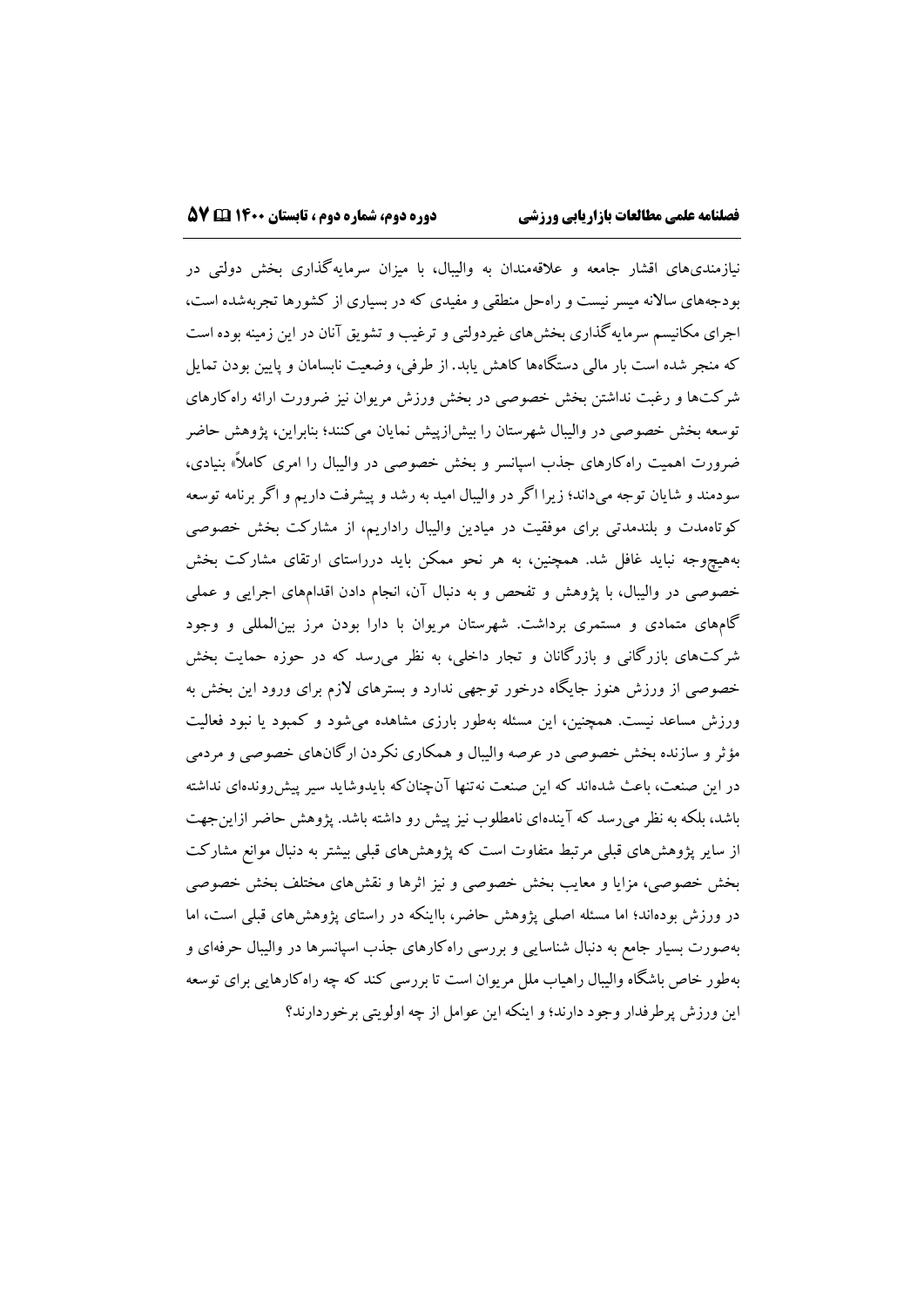# **روششناسی پژوهش**

روش این تحقیق ازلحاظ هدف کاربردي و ازلحاظ نوع پیمایشی است. بر این مبنا جامعه آماري این تحقیق شامل تمامی مدیران ورزشی متخصص، مدیران باشگاه ورزشی راهیاب ملل مریوان و مدیران اسپانسرهاي باشگاه راهیاب ملل مریوان میباشد؛ که تعداد مدیران ورزشی چند دورهي اخیر باشگاه راهیاب ملل مریوان که تعداد آنها با توجه به آمار رسمی این باشگاه 15 نفر میباشد که با توجه به محدود بودن جامعه آماري، نمونهي این تحقیق بهصورت کل شمار انتخاب شد.

براي گردآوري دادههاي تحقیق از پرسشنامه استفادهشده است این پرسشنامه داراي 17 گویه میباشد که شاخص (ساختاری- مدیریت ۷ سوال) شاخص ( شرایط تبلیغاتی ۶ سوال) شاخص (بسترسازي حرفهاي ۵ سوال) و شاخص رسانه هم ۱ سوال دارد. با استفاده از طیف ۵ ارزشی لیکرت درجهبنديشده است که از کامالا مخالف =1 تا کامالا موافق = 5 میباشد. روایی این پرسشنامه صوري بوده بهطوريکه مورد تائید 10 نفر از اساتید حوزه مدیریت ورزشی قرارگرفته است و روایی محتوایی آن در تحقیق آزادان و همکاران )1390( 0/84 درصد بهدستآمده است. در این تحقیق با استفاده از روش آلفاي کرونباخ میزان پایایی پرسشنامه 0/89 درصد به دست آمد. بهمنظور تجزیهوتحلیل دادههاي گردآوريشده از روش تحلیل عاملی اکتشافی و بهمنظور بررسی راهکارهاي جذب اسپانسرها در واليبال حرفهاي از آمارهي کاي اسکواير (chi-Square) استفادهشده است. براي ارزیابی مناسب بودن کاربرد روش تحلیل عاملی، آزمون KMO بارتلت انجام شد.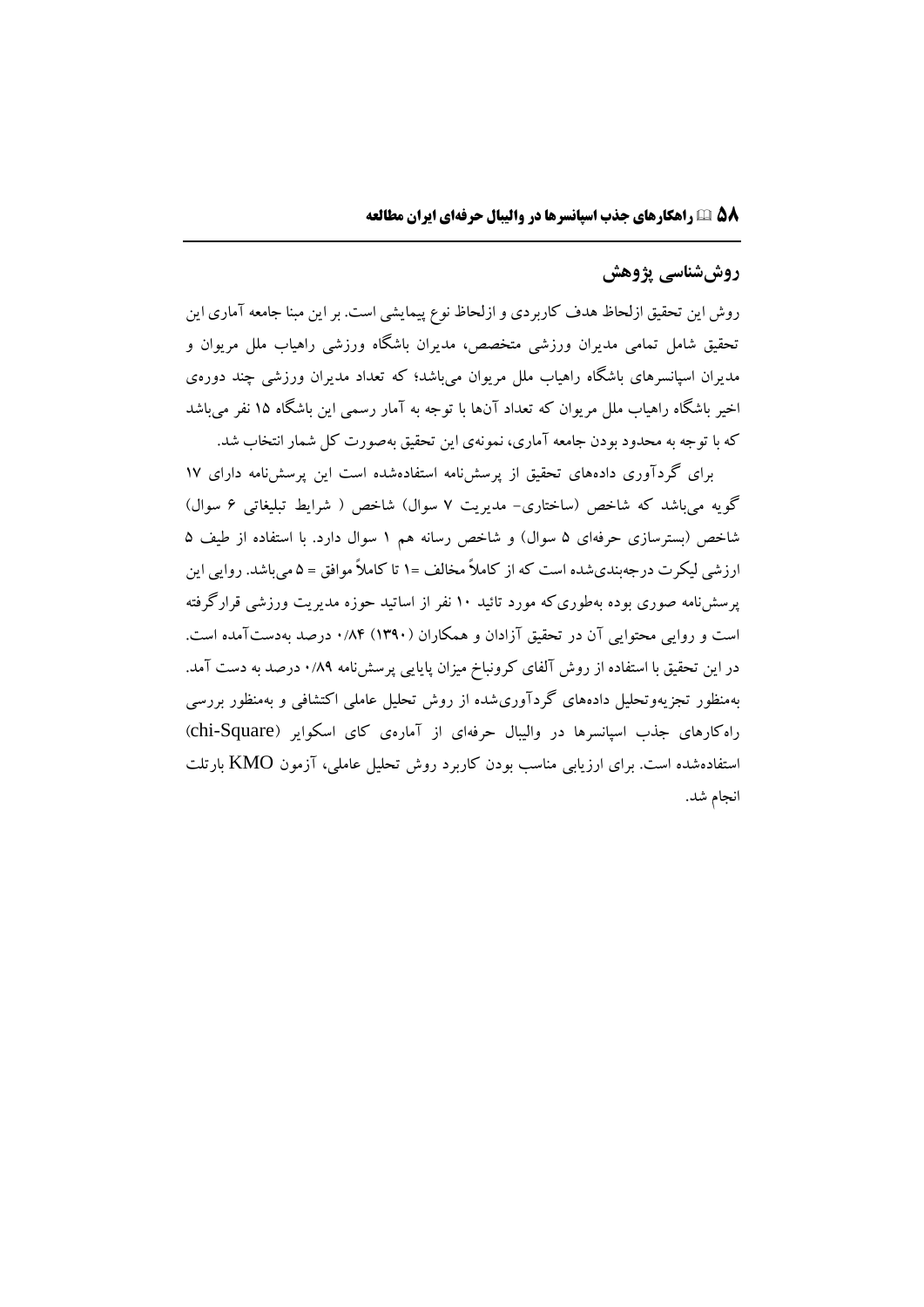#### **نتایج**

بررسی گویههاي شاخص ساختاري- مدیریتی براي بررسی گویههاي مربوط به شاخص ساختاري- مدیریتی و بررسی ارزیابی مناسب بودن مدل از روش تحلیل عاملی، آزمون KMO استفادهشده است که نتایج و مقادیر آن در جدول زیر ارائهشده است.

| مقادير<br>ويژه    | درصد<br>واريانس | میزان همبستگی       | گو په ها                                    | رديف |  |
|-------------------|-----------------|---------------------|---------------------------------------------|------|--|
|                   |                 | $\cdot$ /۴۱۷        | اصلاح ساختار مديريتي باشگاهها               |      |  |
|                   |                 | .7919               | استفاده از رویکرد مدیریت علمی در والیبال    |      |  |
|                   |                 | $\cdot$ /۳۱۴        | اجرای طرحهای راهبردی و عملیاتی بازاریابی در | ٣    |  |
|                   |                 |                     | سطوح مختلف واليبال                          |      |  |
| $\Delta/\Upsilon$ | 18/1.           | ۰/۲۹۴               | فراهم آوردن امكان حضور بانوان در مسابقات    | ۴    |  |
|                   |                 | $\cdot$ /۲۸ $\cdot$ | شفافسازی اطلاعات مالی و اقتصادی باشگاه      | ۵    |  |
|                   |                 | .7019               | ایجاد کمیته بازاریابی متخصصان بازاریابی در  | ۶    |  |
|                   |                 |                     | سازمان ليگ حرفهاي                           |      |  |
|                   |                 | ۰/۴۲۰               | اجاره طولانيءدت ورزشگاهها توسط باشگاه       | ٧    |  |

**جدول .1 میزان همبستگی و درصد واریانس و مقادیر ویژه شاخص ساختاری- مدیریتی**

با توجه به جدول ۱، مقدار ویژه عامل اول یعنی ساختاری– مدیریتی برابر با (۵/۳۰) که ۱۶/۸۰ درصد واریانس را پوشش میدهد. همچنین در عامل ساختاري- مدیریتی هفت گویه بارگذاري شدهاند در بین گویههاي موجود گویه " استفاده از رویکرد مدیریت علمی در والیبال" بیشترین بار عاملی یا همان میزان همبستگی را داراست.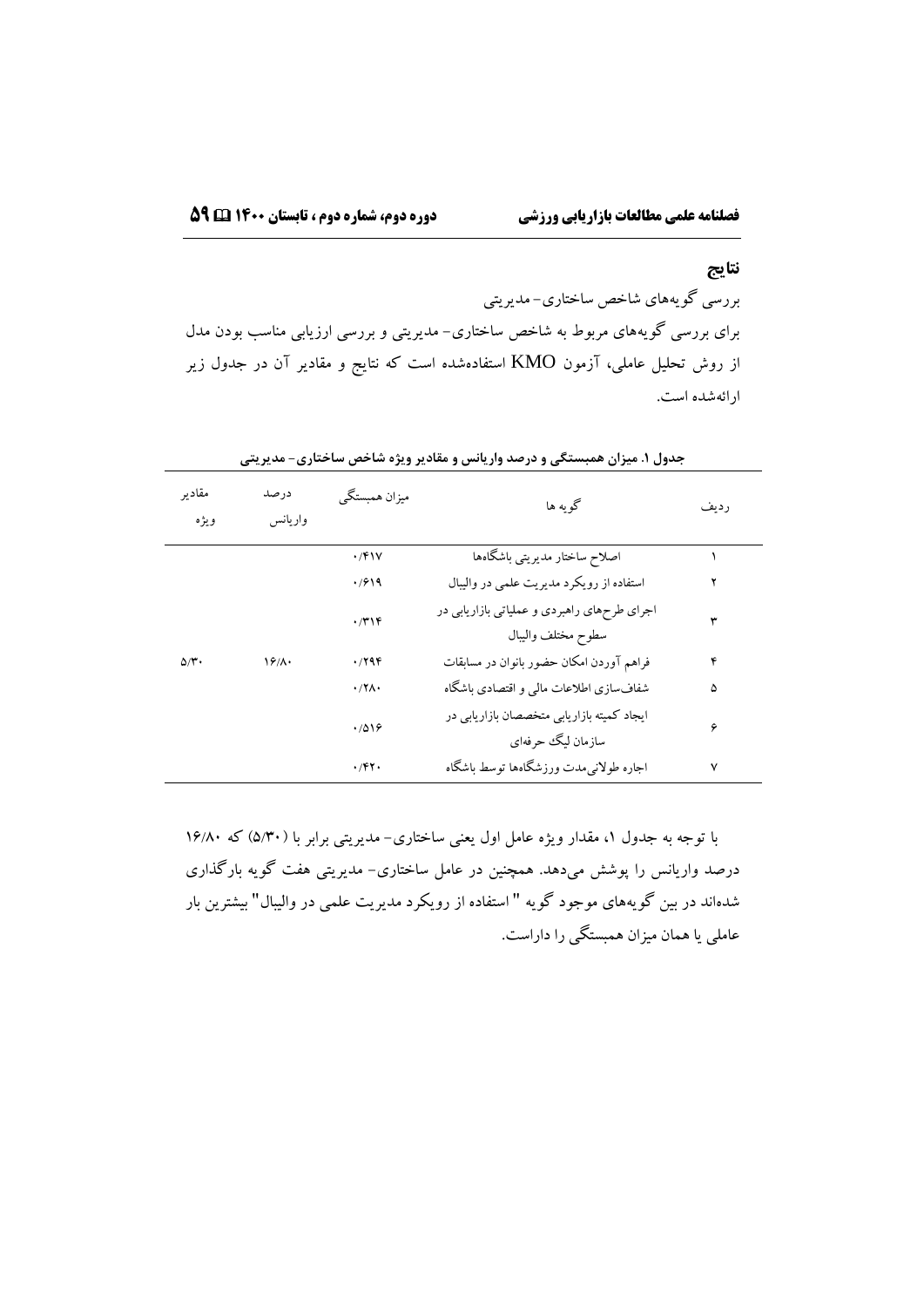**بررسی گویههای شاخص شرایط تبلیغاتی**

براي بررسی گویههاي مربوط به شاخص شرایط تبلیغاتی وارزیابی مناسب بودن مدل از روش تحلیل عاملی، آزمون KMO استفادهشده است که نتایج و مقادیر آن در جدول زیرارائهشده است.

| مقادير ويژه             | درصد<br>واريانس | ميزان<br>همبستگم              | گو په ها                                                             | رديف |
|-------------------------|-----------------|-------------------------------|----------------------------------------------------------------------|------|
|                         |                 | $\cdot$ / $\vee\vee\triangle$ | ایجاد امکان استفاده اسپانسرها از بلیتهای مسابقات<br>براى تبليغ       |      |
|                         | 17/79           | ۱/۵۲۸                         | امکان استفاده مناسبتر اسپانسرها از زمینهای<br>تمرين براي تبليغ       |      |
| $\mathbf{Y}/\mathbf{F}$ |                 | ۰/۴۲۰                         | امکان استفاده اسپانسرها از سالن۵ای کنفرانس<br>مطبوعاتی برای تبلیغ    |      |
|                         |                 | ۰/۳۹۴                         | ایجاد وب سایتهای فعال و قوی برای باشگاه                              | ۴    |
|                         |                 | ۰/۲۳۶                         | ایجاد کمیتههای بازاریابی در باشگاه و استفاده از<br>متخصصان بازاريابي | ۵    |

**جدول .2 میزان جدول .2 همبستگی و درصد واریانس و مقادیر ویژه شاخص شرایط تبلیغاتی**

با توجه به جدول ۲، مقدار ویژه عامل دوم یعنی شرایط تبلیغاتی برابر با (۲/۴۰) که ۱۲/۷۶ درصد واریانس را پوشش میدهد. همچنین در عامل شرایط تبلیغاتی پنج گویه بارگذاري شدهاند در بین گویههاي موجود گویه " ایجاد امکان استفاده اسپانسرها از بلیتهاي مسابقات براي تبلیغ " بیشترین بار عاملی یا همان میزان همبستگی را داراست.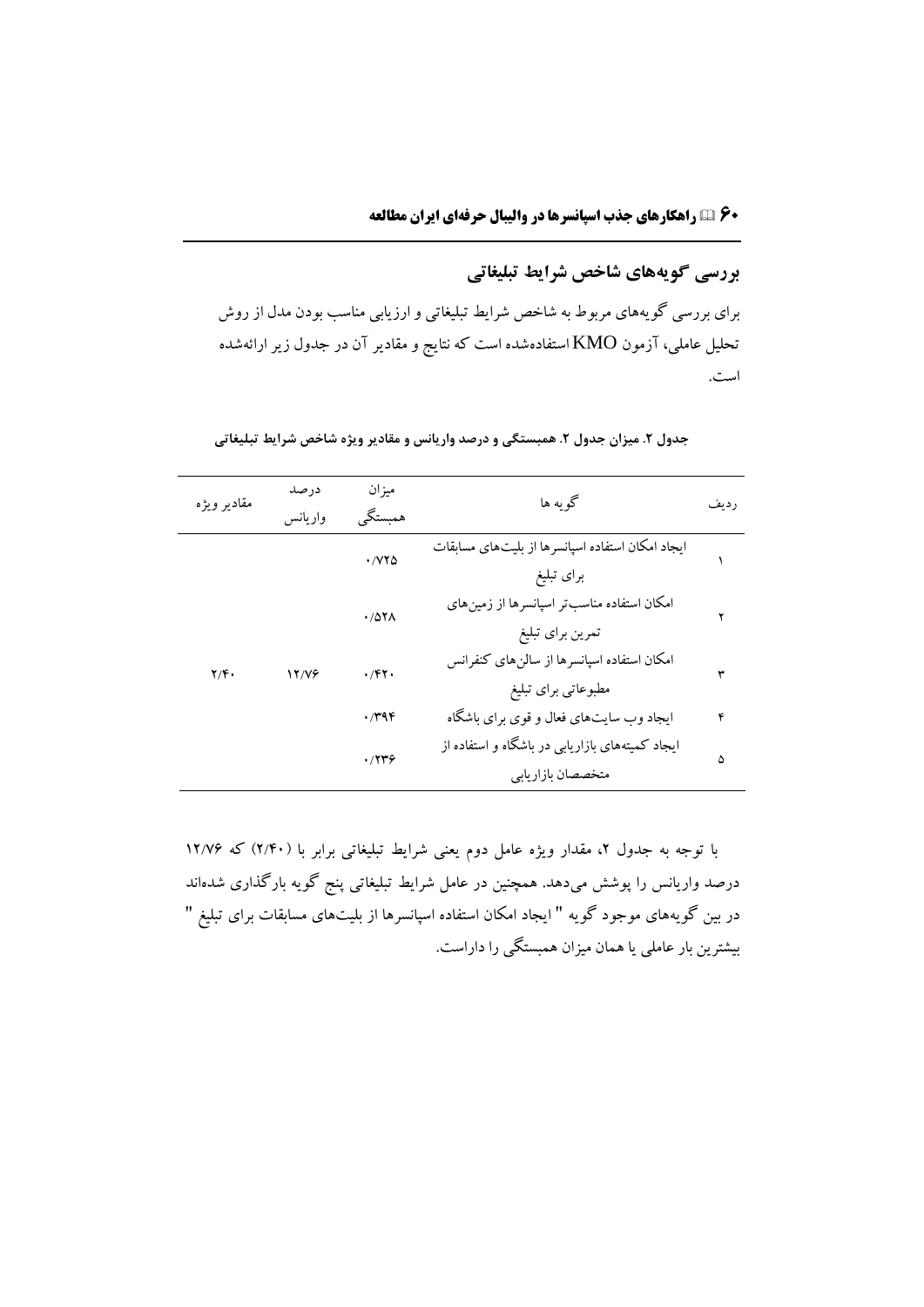**بررسی گویههای شاخص بسترسازی حرفهای**

براي بررسی گویههاي مربوط به شاخص بسترسازي حرفهاي و بررسی ارزیابی مناسب بودن مدل از روش تحلیل عاملی، آزمون KMO استفادهشده است که نتایج و مقادیر آن در جدول زیر ارائهشده است.

| مقادير ويژه | درصد<br>واريانس | ميزان<br>همبستگي             | گويەھا                                      | رديف |  |
|-------------|-----------------|------------------------------|---------------------------------------------|------|--|
|             |                 |                              |                                             |      |  |
|             |                 | ۱/۴۲۵                        | فراهم آوردن شرايط حضور بازيكنان و مربيان    |      |  |
|             |                 |                              | سرشناس خارجي در باشگاه                      |      |  |
|             |                 |                              | درخواست میزبانی برای مسابقات معتبر آسیایی و |      |  |
| 3/06        |                 | $\cdot$ /٣٢٥                 |                                             |      |  |
|             | 9/7V            |                              | بين المللي                                  |      |  |
|             |                 | $\cdot$ / $\vee \circ \cdot$ | خصوصي سازي باشكاه                           |      |  |
|             |                 | ۰/۴۸۱                        | ایجاد امکان ورود باشگاه به بورس             | ۴    |  |
|             |                 |                              |                                             |      |  |
|             |                 | $\cdot$ /۲۲۱                 | تصويب و اجراي قانون حق مؤلف در جامعه        | ۵    |  |

**جدول .3 میزان همبستگی و درصد واریانس و مقادیر ویژه شاخص بسترسازی حرفهای**

با توجه به جدول ۳، مقدار ویژه عامل دوم یعنی بسترسازی حرفهای برابر با (۳/۰۶) که ۹/۳۷ درصد واریانس را پوشش میدهد. همچنین در عامل بسترسازي حرفهاي پنج گویه بارگذاري شدهاند در بین گویههاي موجود گویه " خصوصیسازي باشگاه " بیشترین بار عاملی یا همان میزان همبستگی را داراست.

بررسی تأثیر راهکارهاي جذب اسپانسرها در والیبال حرفهاي براي بررسی تأثیر راهکارهاي جذب اسپانسرها در والیبال حرفهاي از آزمون کاي اسکوایر )Square-chi )استفادهشده است که نتایج آن در زیر ارائهشده است.

**جدول .۴ آماره خی دو بررسی راهکارهای جذب اسپانسرها در والیبال حرفهای**

| (Sig)                | (df) | (Chi-Square) | متغير            |
|----------------------|------|--------------|------------------|
| $\cdot/\cdot\cdot f$ | ۱۵   | 377/39       | ساختاري- مديريتي |
| $\cdot/\cdot\cdot$   |      | <b>۳۵/۸۲</b> | شرايط تبليغاتي   |
| .799                 |      | 9/27         | بسترسازي حرفهاي  |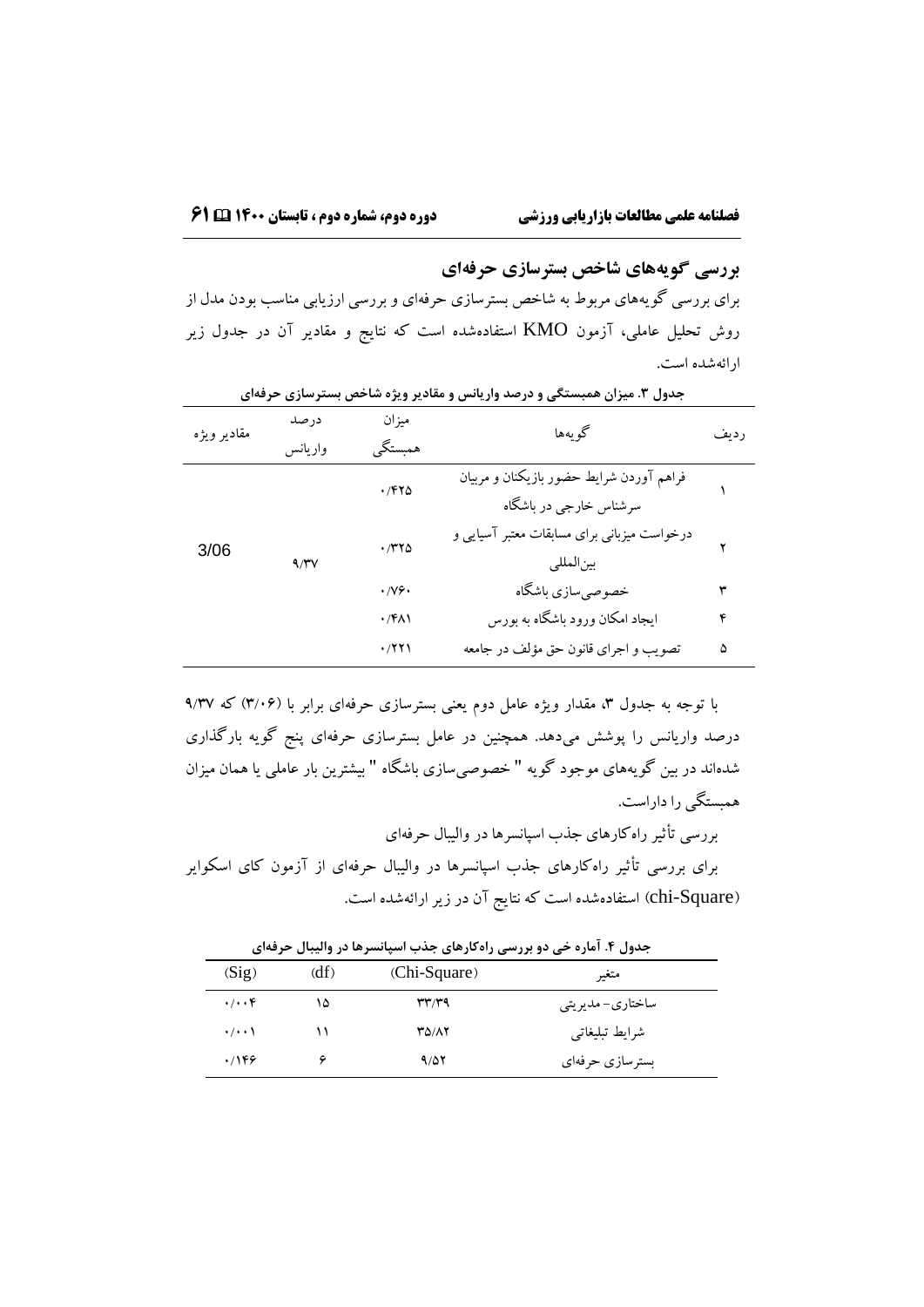براي پاسخ به بررسی تأثیر راهکارهاي جذب اسپانسرها در والیبال حرفهاي از آماره خی دو استفاده شد نتایج نگاره فوق نشان داد که آماره خی دو براي شاخص ساختاري- مدیریتی 33/39 و سطح معنیداری آن ۰/۰۰۴، شاخص شرایط تبلیغاتی ۳۵/۸۲ و سطح معنیداری آن ۰/۰۰۱ و شاخص بسترسازي حرفهاي 9/52 و معنیداري آن 0/146 میباشد؛ که با توجه به سطح معنیداري بهدستآمده میتوان گفت شاخصهاي ساختاري- مدیریتی، شرایط تبلیغاتی میتوانند راهکارهاي جذب اسپانسرها در والیبال حرفهاي باشند.

**تحلیل عاملی تأییدی راهکارهای جذب اسپانسرها در والیبال**

در پرسشنامه پژوهش حاضر، براي ارزیابی این مؤلفه 17 گزاره منظور شده است. نتایج تحلیل عاملی تأییدي این متغیر بهصورت جدول زیر است. بر اساس نتایج بهدستآمده از نمودار ،1-3 کلیه مسیرهاي مربوط به راهکارهاي جذب اسپانسرها در والیبال در سطح 0/05 معنیدار میباشند و هیچ گزارهاي غیر معنادار نبوده و حذف نخواهند شد. شاخصهاي مدل عاملی برازش دادهشده، به شرح جدول زیر ارائه میشوند. نتایج نشاندهنده قابلقبول بودن مدل ساختاري برازش یافته است. میزان مقدار پایین و مناسبی است. سایر شاخصهاي تناسب مدل در جدول زیر آورده شده است: شاخص *VALUE-P* کمتر از مقدار 0/05 میباشد. شاخص *RMSEA* برابر 0/056 است. شاخص *GFI* برابر 0/96 محاسبهشده است. شاخص *AGFI* نیز برابر 0/89 است.

| جدول ۵. ساخصهای مناسب بودن برازس مدل اندازه دیری پژوهس |            |                      |                           |     |                                        |  |
|--------------------------------------------------------|------------|----------------------|---------------------------|-----|----------------------------------------|--|
| <i>AGFI</i>                                            | <b>GFI</b> | RMSEA                | P-VALUE                   | DF  | <i>CHI-SOUARE</i>                      |  |
| ۰/۸۹                                                   | .799       | $\cdot$ / $\cdot$ 56 | $\cdot$ / $\cdot$ $\cdot$ | ۸۵۰ | $Y^{\epsilon} \Delta / \cdot \epsilon$ |  |

**جدول .5 شاخصهای مناسب بودن برازش مدل اندازهگیری پژوهش**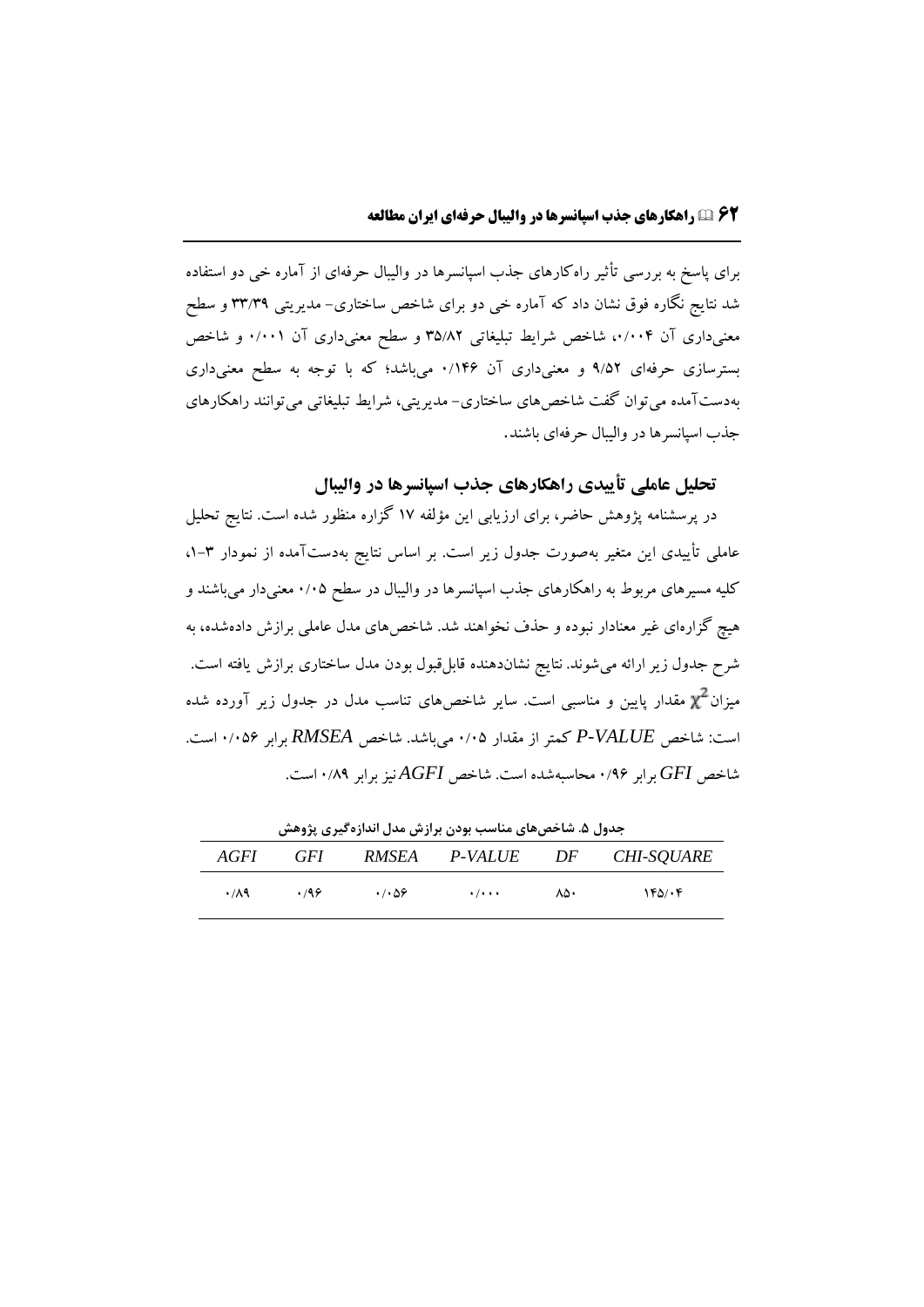

**نمودار .1 شاخصهای مناسب بودن برازش مدل اندازهگیری پژوهش**

|                         |                           |                       | .                                        |
|-------------------------|---------------------------|-----------------------|------------------------------------------|
| C.R.                    | P-Value                   | Estimate              | راهکارهای جذب اسپانسرها در والیبال       |
| f/V                     | $\cdot$ / $\cdot$ $\cdot$ | $\cdot$ / $\lambda$ V | راهکارهای تبلیغاتی --->راهکارهای حرفهای  |
| $\mathbf{r}/\mathbf{v}$ | $\cdot$ / $\cdot$ $\cdot$ | .7149                 | ساختاری –مدیریتی ---> راهکارهای تبلیغاتی |

**جدول .6 بررسی ضرایب استاندارد و معنیداری**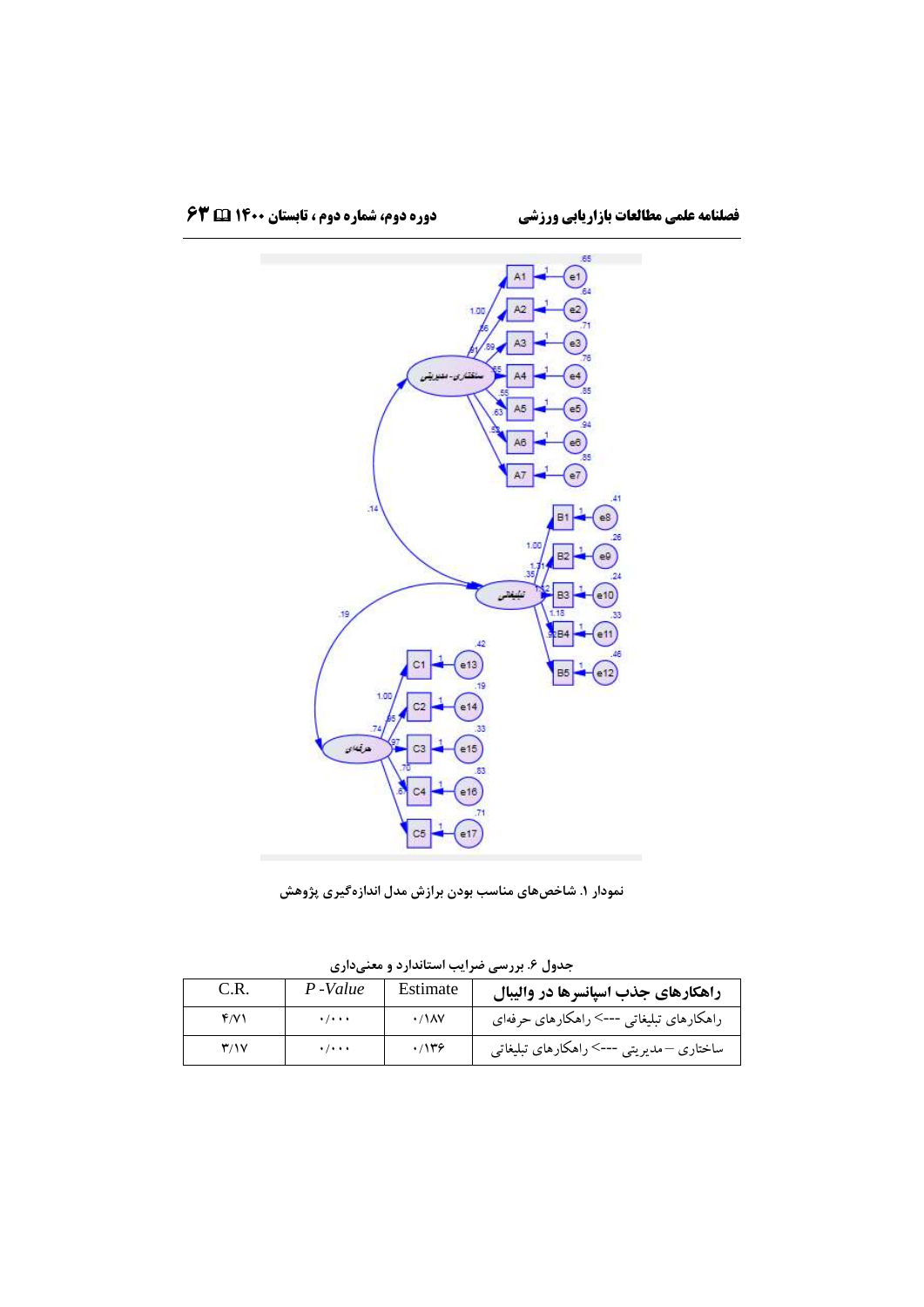نتایج برازش مدل نشان میدهد با توجه به مقدار معناداري )Value- P )تأثیر مؤلفههاي راهکارهاي جذب اسپانسرها در والیبال در سطح خطاي 0/05 معنادار است؛ بنابراین فرضیه پژوهش مورد تائید است. مقدار آماره کاي اسکوائر نیز 145/04 با درجه آزادي 850 و معناداري 0/000 ارائهشده است همچنین شاخص RMSE مدل برابر 0/056 ارائهشده است که نشان میدهد مدل از برازش مطلوبی برخوردار است (در برازش مطلوب این معیار کمتر از ۰/۱ است).

## **بحث و نتیجهگیری**

در دهههاي اخیر، اغلب دولتها با توجه به کسري بودجه و بحرانهاي مالی، به واگذاري بخشهاي دولتی به بخش خصوصی اقدام کردهاند. در کشور ایران نیز، طبق اصل 44 قانون اساسی و برنامه چهارم توسعه، دولت موظف است سازمانها و شرکتهاي خود را به بخش خصوصی واگذار کند. ادامه حیات باشگاهها و تیمهاي معتبر در اوضاع کنونی بدون پشتوانه مالی و اقتصادي امکانپذیر نیست؛ زیرا ورزش نیز مانند هر طرح ملی دیگر جهت رسیدن به اهداف برنامهریزيشده خود به منابع مالی نیاز دارد. این منابع مالی در حال حاضر از روشهاي مختلف نظیر تخصیص اعتبارات دولت در قالب بودجههاي مختلف تهیّه میشود، اما این میزان بودجه در مقایسه با دیگر فعالیتهاي دولتی درصد بسیار ناچیزي از منابع را به خود اختصاص میدهد ) ,Memari 2007(ایزدي )1384( بیان میکند که با توجه به اجرا نشدن قانون کپیرایت در ایران صنعت ورزش نخواهد توانست اهداف حامیان مالی را بهخوبی برآورده سازد، هرچند این موضوع مهم باید در سطح کالن کشور حلوفصل شود تا صنعت ورزش بهره کافی ببرد(2004)Razavi معتقد است مالکیت دولتی باشگاهها باعث شده است تا ساختاري دولتمحور، وابسته و غیررقابتی در صنعت ورزش به وجود آید، ازآنجاکه زیرساختهاي صنعت ورزش را در بسیاري از کشورها، باشگاههایی تشکیل میدهند که بهمثابه کارخانههاي تولیدي و بنگاههاي اقتصادي عمل میکنند، این باشگاهها با بهرهگیري از تجهیزات و امکانات، نیروي انسانی ماهر و متخصص، دانش فنی و فناوري روز، از ورزش صنعتی درآمدزا ساختهاند؛ بنابراین حمایت مالی به نفع عموم مردم است که امکان استقرار یا پخش و گسترش وقایع و فعالیتهایی را فراهم میآورد که شاید توجیه اقتصادي هم نداشته باشند، مرور مطالعات در این زمینه نشان میدهد عواملی همچون »موانع ساختاري- مدیریتی، عدم توفیق اسپانسرها در فرایند اسپانسرشیپ، عدم استفاده از اصول بازاریابی، سطح پایین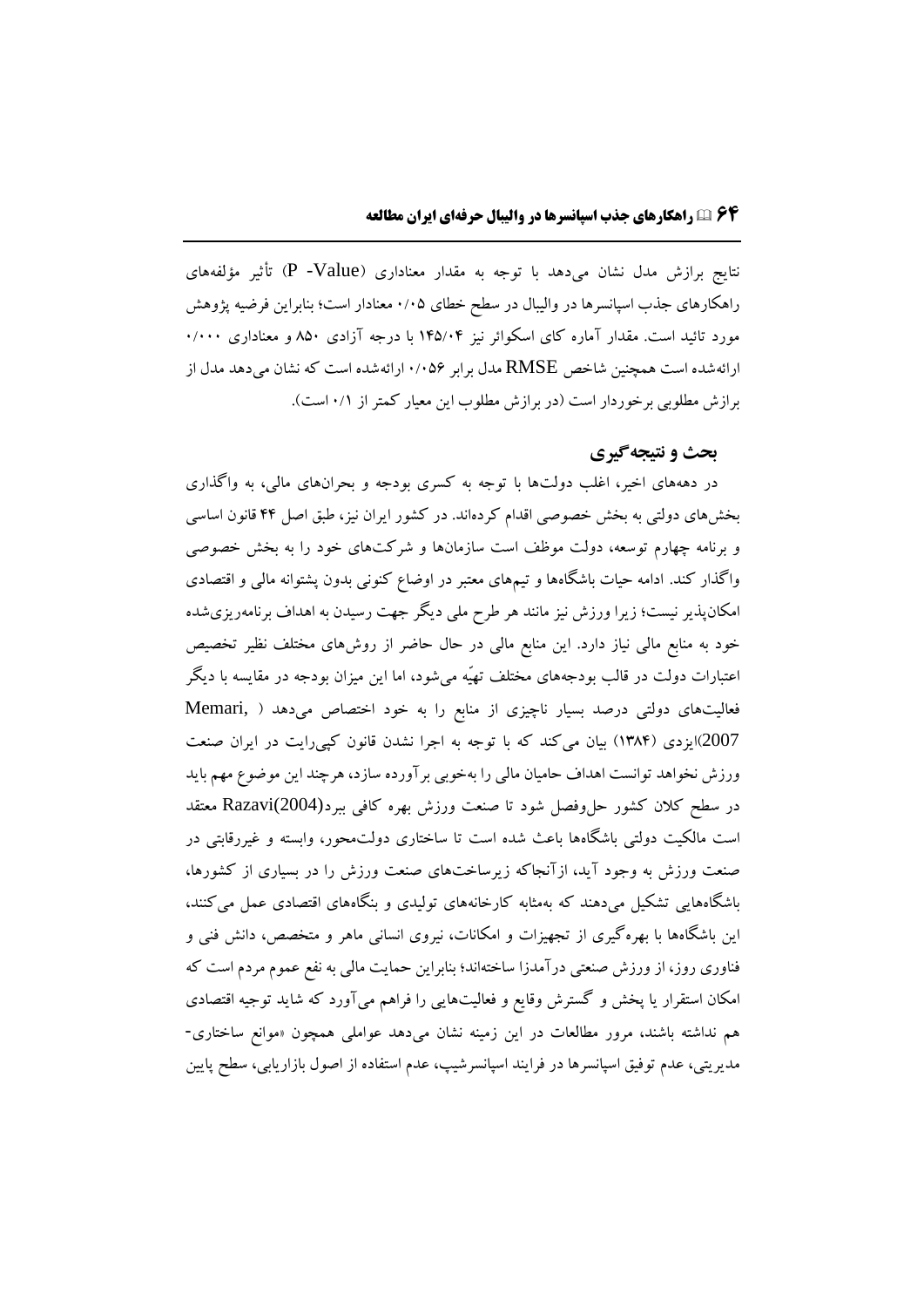حرفهاي فوتبال ایران، موانع حقوقی و رسانهاي، فقدان جنبههاي تکنیکی در باشگاهها، فقدان بسـترهاي جذب اسپانسرهاي بینالمللی بهعنوان موانع جذب اسپانسرها در فوتبال حرفهاي ایران هستند. با توجه به تحقیقات قبلی در مورد حامیان مالی ورزشی تاکنون به عوامل تصمیمگیري توجه نشده است درصورتیکه درک صحیح از عوامل تصمیمگیري بسیار مهم است و این عوامل بهطور مستقیم به اهداف کلی حامیان ورزشی بهعنوان وسیلهاي براي رسیدن به اهداف مربوط میشوند.

نتایج تحلیل عاملی شاخصهاي ساختاري- مدیریتی نشان داد که بیشترین میزان همبستگی مربوط به استفاده از رویکرد مدیریت علمی در والیبال میباشد این یافته با نتایج تحقیقات (2014)Khosrowizadeh همسو و هم نتیجه میباشد. همچنین در بررسی شاخص شرایط تبلیغاتی گویهي "ایجاد امکان استفاده اسپانسرها از بلیتهاي مسابقات براي تبلیغ " بیشترین بار عاملی یا همان میزان همبستگی را داراست. درواقع یکی از مهمترین و مؤثرترین عناصري که موجب پیوند رویدادهاي ورزشی و اقتصاد شده است، تبلیغ به مفهوم روش القاي فکر یا ایدهاي است که بهمنظور توسعه و گسترش آن در فرد یا عموم مردم صورت میگیرد و اسپانسـرها سعـی دارند از تمامی پتانسیلهاي موجود در ورزش براي برقراري ارتباط با مخاطبان ورزش استفاده کنند. یا ایجاد امکان استفاده اسپانسرها از بلیتهاي مسابقات براي تبلیغ، ایجاد امکان استفاده مناسبتر اسپانسرها از ورزشگاهها و زمینهاي تمرین براي تبلیغ، ایجاد امکان استفاده اسپانسرها از سالنهاي کنفرانس مطبوعاتی براي تبلیغ، ایجاد وبسایتهاي فعال و قوي براي باشگاهها، ایجاد کمیتههاي بازاریابی در باشگاهها و استفاده از متخصصان بازاریابی بهعنوان متغیرهاي موجود در این عامل معرفیشدهاند که اسپانسرها را به سرمایهگذاري ترغیب میکند؛ که نتایج این شاخص با نتایج تحقیق (2005) Strlaiz ؛ و (2005) Baton&Migi همسو و هم نتیجه میباشد؛ که با توجه به این نتایج میتوان گفت شفافیتهاي اطالعاتی و نمایش تلویزیونی و تبلیغات براي تیم در سطح ملی تأثیر زیادي دارد. در بررسی شاخص بسترسازي حرفهاي پنج گویه بارگذاري شدهاند در بین گویههاي موجود گویه " خصوصیسازي باشگاه " بیشترین بار عاملی یا همان میزان همبستگی را داراست؛ که با نتایج تحقیقات (2005) Agnon & Michi که معتقد بودند باشگاههاي حرفهاي میتوانند با افشاسازي اطالعات مدیریتی و مالی خود سود بیشتري را از سوي حامیان مالی عائد خود سازند و نتایج تحقیق شریفیان و باقري )1395( همخوانی دارد؛ بنابراین خارج کردن باشگاهها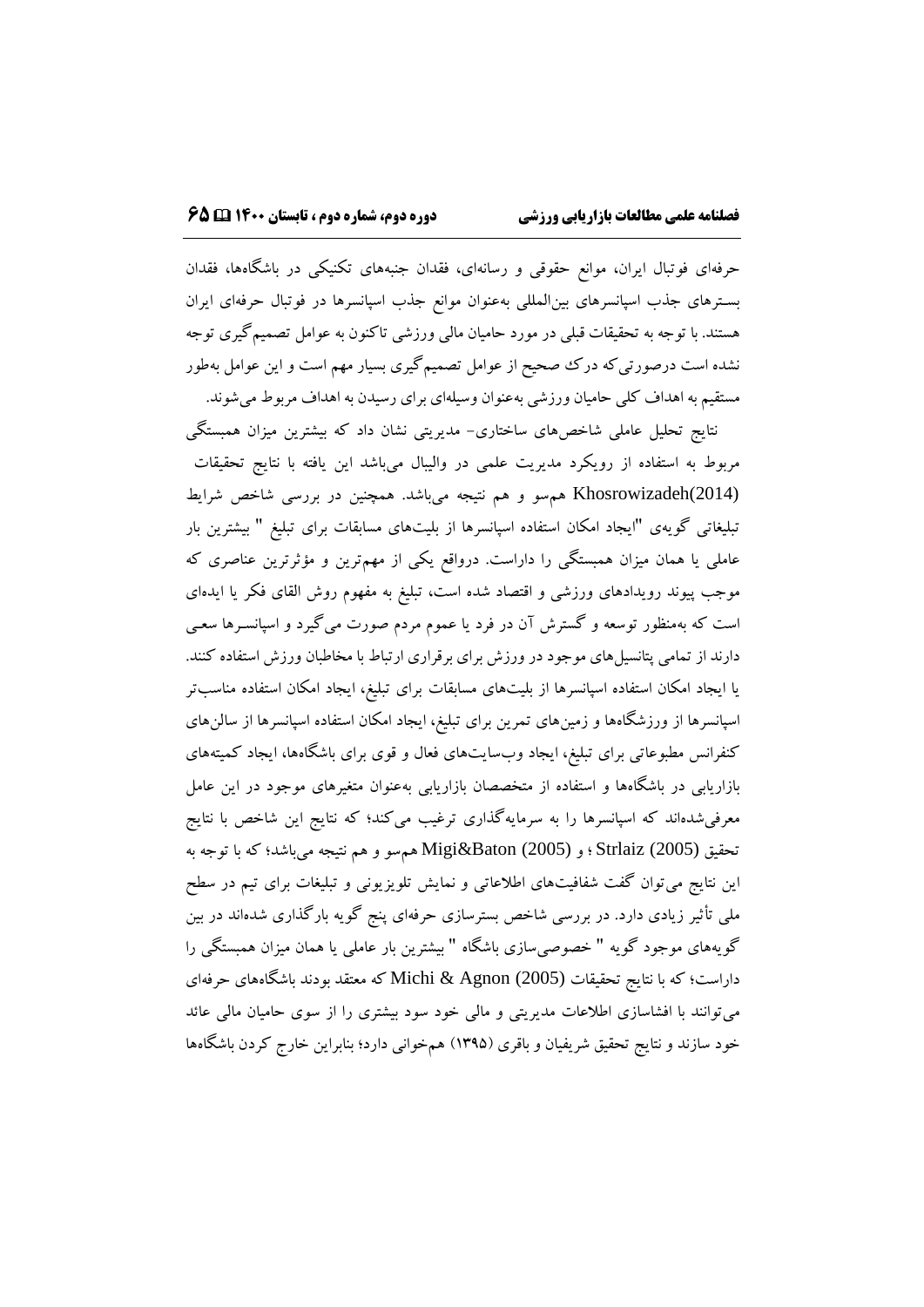از نظارت دولت و خصوصیسازي آنها و نیز استفاده از مدیران متخصص بهجاي افراد غیرمتخصص در جذب مؤثر اسپانسرها بسیار مؤثر است ) ,Michel ,Christopher ,Mathieu 2016(. نشان دادند هم سازمانهاي ورزشی و هم ذینفعان آنها درک فزایندهاي از داراییهاي ارزشمندي دارند؛ که ورزش می تواند با توجه به مدیریت ارتباط مشتری (CSR) ارائه دهد. بسته به نوع ویژگیها چنین برداشتهایی شامل نزدیکی آنها باارزشهاي اجتماعی و زیستمحیطی، قدرت رسانههاي ورزشی و شناسایی موارد ارائهشده مربوط میشود. بر همین مبنا حمایت مالی شامل یک رابطه استراتژیک بین یک اسپانسر و یک دارایی ورزشی برای منافع متقابل است، مدتهاست که نشان دادهشده است که یکی از اصلیترین اهداف حمایت مالی، تأثیر آن بر روي نام تجاري اسپانسرها است که از طریق انتقال تصویر از تصویر مثبت برند تجاري امالک ورزشی به خودشان حاصل میشود.

مدلهاي انتقال تصویر هنوز در معرض تحوالت تئوري هستند ) & ,Novais Abreu 2013 ,Arcodia)؛ بنابراین ارتباط CSR مربوط به ورزش را نمیتوان به مشارکت بین حامیان مالی و ویژگیهاي ورزشی کاهش داد، زیرا بسیاري از افراد متقاضی دیگر نیز مانند مقامات دولتی و سازمانهاي مردمنهاد درگیر هستند؛ بنابراین، ما استدالل میکنیم که دیدگاه ایجاد حسگر میتواند یک مبناي نظري مثمر ثمر براي کشف ادراک چند ذینفع بهمنظور پیشرفت به سمت -S CSR تعریفشده توسط ذینفعان باشد (2010) Azadan نشان داد مدیریتی، شرایط تبلیغاتی، مشوقهاي حمایتی، بسترسازي حرفهاي، رسانهها و خصوصیسازي رسانهها را بهعنوان راهکارهاي جذب اسپانسرها اي ایران در فوتبال حرفه آشکار ساخت خسروي زاده )194( نشان دادند که عواملی همچون تناسب حمایت مالی (۱۴۴/۰) میزان تعهدات مالی حامیان نسبت به تیمها (۱۴۱/۰) و عملکرد تیم در زمین (۱۲۶٪) بهعنوان سه عامل اول در تصمیمگیری و انتخاب حامیان مالی در کشورمان شناسایی شدند؛ که این موضوع میتواند بهعنوان عاملی اثرگذار در جذب و انتخاب حامیان مالی معرفی شود. درنتیجه این تحقیق میتواند با توجه به شرایط موجود در کشور ایران رویکرد جدیدی برای جذب حامی مالی را به مدیران ورزشی (باشگاهها و سازمانها) معرفی کند تا مدیران بتوانند با توجه به اهمیت عوامل مؤثر در انتخاب حامیان مالی تدابیر خود را به کار ببرند. با توجه به نتایج تحقیق تدوین قوانین و آییننامههایی براي حامیان مالی و ورزش قهرمانی جهت رفع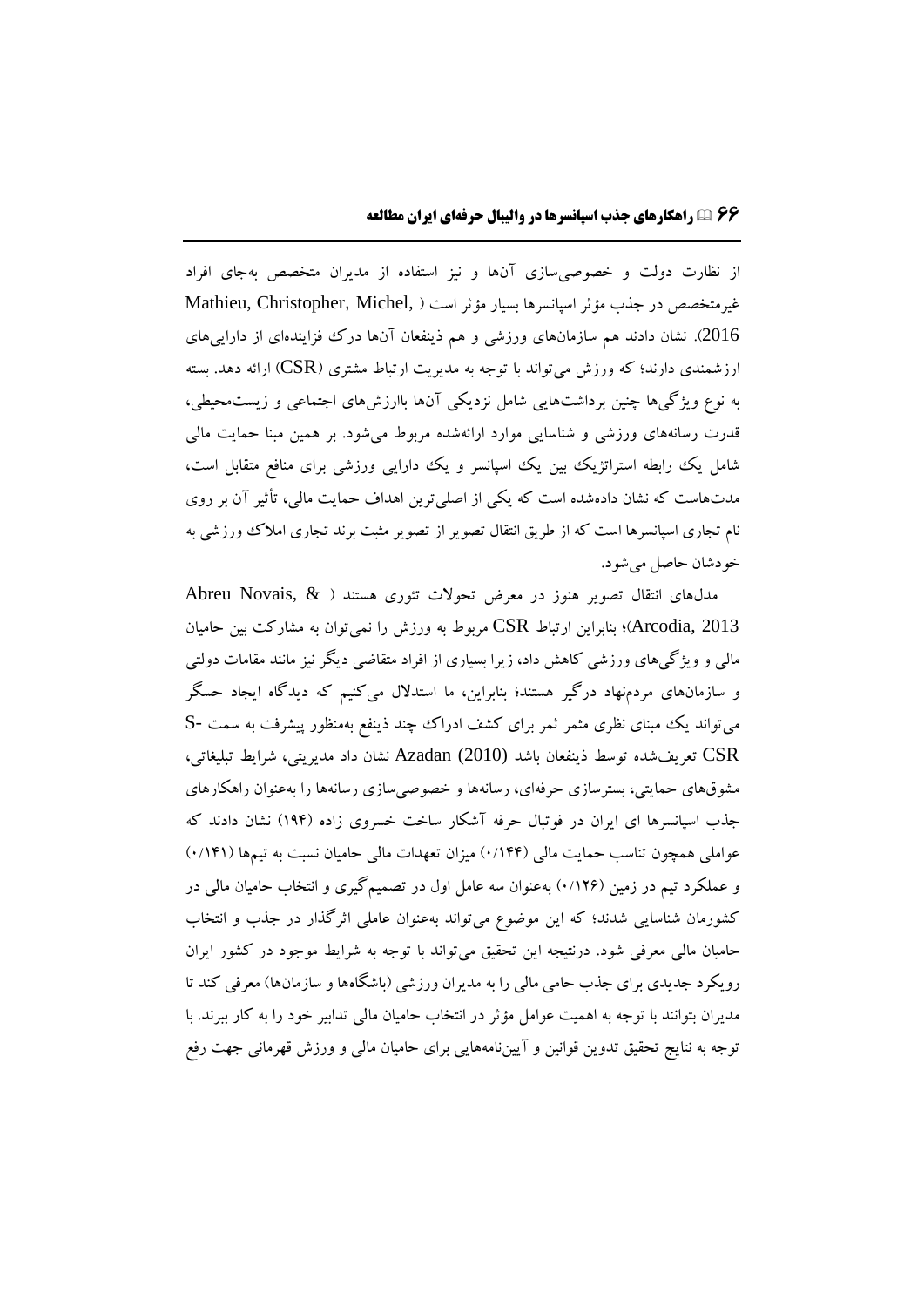موانع حضور حامیان در ورزش قهرمانی اهمیت زیادي دارد. ضرورت است مسئوالن با فراهم آوردن امکانات تبلیغاتی و برخورد با سوءاستفاده کنندگان از برند شرکتها با تدوین قوانین مستحکم کمک ویژهاي به ورزش عرضه کنند تا ورزش قهرمانی با حضور حامیان مالی جان تازهاي بگیرد.

#### **References**

[Yang,](https://ieeexplore.ieee.org/author/37069162600) Y., [Jie Zhang.,](https://ieeexplore.ieee.org/author/38468807900) [R. Q ;](https://ieeexplore.ieee.org/author/38468796200) [Juanjuan Li ;](https://ieeexplore.ieee.org/author/38468375000) F-Y., & [Wang ;](https://ieeexplore.ieee.org/author/37277656000) [W .](https://ieeexplore.ieee.org/author/38247483400)(2012) Perspectives: Looking into the Future ofBudgeting Strategies in Sponsored SearchAuctions, Journals & Magazines, Volume: 42 Issue: 5

Yazadani A., ARaihani.m. Ismaili, M., Shabani, M., & Davarzani, A.(2011). Factor analysis of barriers to corporate sports support private and public in North Khorasan province. Sixth National Conference of Physical Education and Sports Science Students of Iran; Tehran. (in Persian)

Jiffer M. Ross  $M(2009)$ . Sponsorship – a way of communicating, Stockholm, Ekerlinds Forlay.

Babaeian, A., Moradi, Gh. R., & Hosseini, A.(2015). The identification and prioritization of the exiting challenges of privatization of Iranian football clubs using PEST1 model. Journal of Sport Management , 6(4), 75-93. (in Persian)

Asagba, B.(2009). "Perceived Impediments to Effective Sports Sponsorship in Nigeria". International Journal of African & African-American Studies, 7(1), 67-72.

Jaberi, A., Naderian Hahromi, M., & Absolutely Swiney, F. (2013).The role of stadium quality services in attracting and retaining football fans, Quarterly Journal of Sport Management, Fifth, Second, Spring and Summer.12.p.55-61

Breuer, c., & Rump, M (2011). Assessing the drivers of sport sponsor identification: findings from an empirical lab study. Thunderbird international business Review2011, 53(6):739-746. [16] Duncan, T (2002). IMC Using Advertising and Promotion To Build Brands. New York NY: Mcgraw Hill.

Hasni, S.A . Marketing Guide to Sport, First Edition, Tehran, Bamdad Book Publishing. 2007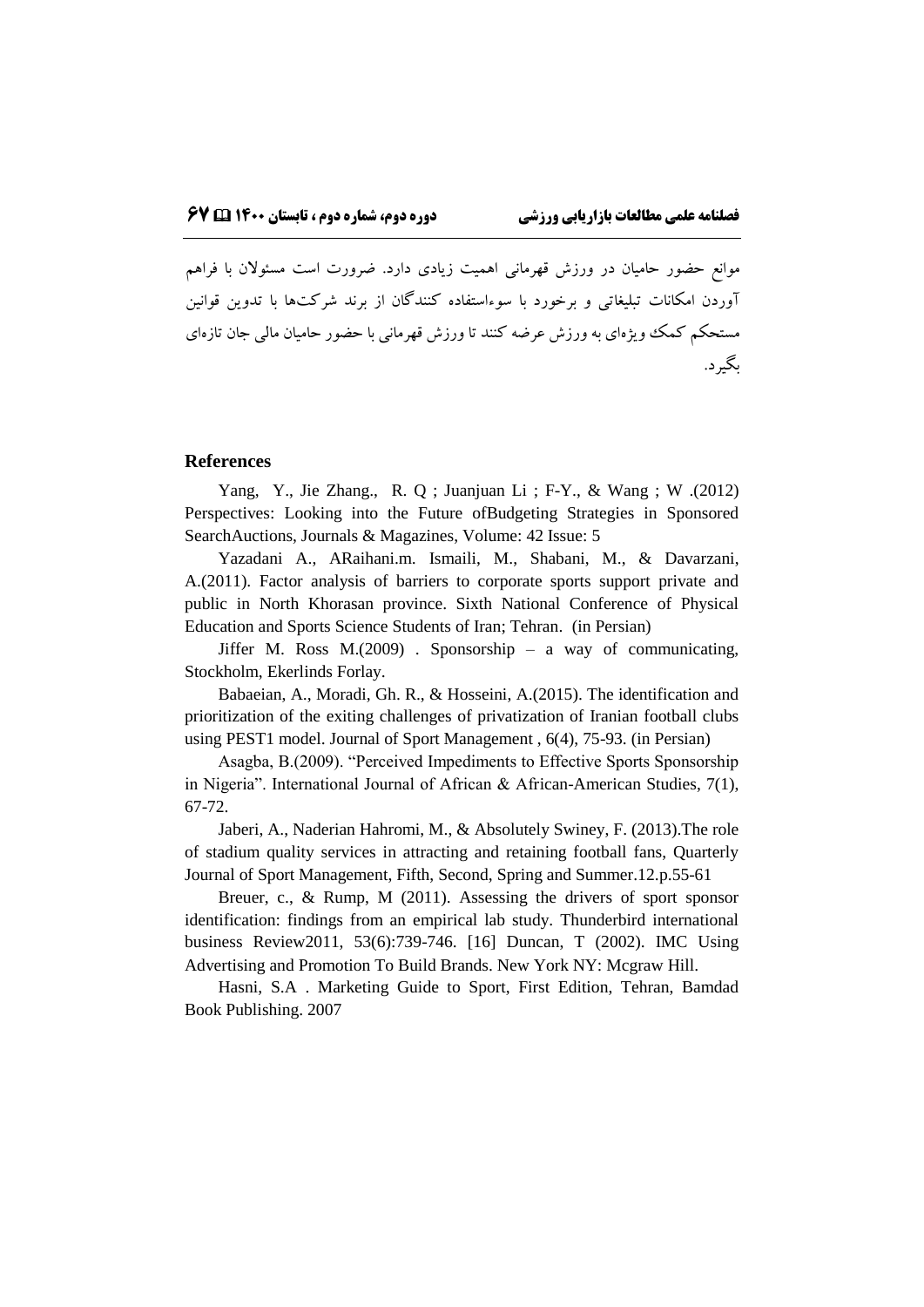Faed, A. R (2007)."Strategic Assessment of Sport Sponsorship as a Marketing Communication Tool in Electronic Industries of Iran", MA thesis, Tarbiat Modares Univesity. P:90

Seyed Amiri, M. H., Muharramzadeh, M., Bashiri, M., & Hadi, H.(2009). A Study of Barriers to Attracting Financial Supporters in the Sports Industry of East Azerbaijan Province, Productivity Management (Beyond Management), Volume 3, Number 10, pp. 164-147(Persian).

Azadan, M., Askarian, F., & Ramezani Nejad, R A (2011). Study of Sponsors' Attractions in Iranian Professional Football, Sports Management Studies, No. 13, pp. 136-123(Persian).

Izadi A.R (2005). Description of the effective factors on attracting sponsorship of Iranian professional football sponsoring companies Unpublished master's thesis, Faculty of Physical Education and Sports Sciences, Tarbiat Moallem University, Tehran(in Persian).

Afshari, M., Fattah Pour Marandi, M., Mirsafian, H., & Mohammad Hassan, F. (2018).Financial support: An approach to get fund of sports projects in Western.Azerbaijan Province. Sport Management Studies, 10(47), 67-84. (in Persian).

Taheri, Sh. (2005).Economic development and planning. Tehran: Hast Publication. (Persian).

Crompton, J. L.(2014). Proximate development: An alternate justification for public investment in major sport facilities? Managing Leisure, 19(4), 263-82.

Keshock, Ch. M. (2016).The effect of economic impact information on the attitudes of potential sports sponsors operating in mid-size and small college communities. (Doctoral dissertation). Florida State University, Florida.

Sajjadi, S., Arabic, M., & Fallahi, M. (2013). The effect of privatization process on the productivity indices of associated companies. Quarterly Journal of Economic Research and Policy, 21(68), 49- 64. (Persian).

Soltanhoseini, M. S., Razavi, S. M. G., & Salimi. M. (2017). Identifying and prioritizing barriers to the privatization of soccer industry in Iran using multi-criteria analysis and copeland's approach. Sport Management Studies, 9(41), 17-36. (Persian).

Roger, J., & Palmer, RSports guide. (M. Khabiri, S. E. Sajjadi, R. Seddiq Sarvestani, R., Azizi, M., & Guyini, N. Sh. (2004). Abbasali, tanslators) (3rd ed.) Tehran: Publication of the National Olympic Committee of the Islamic Republic of Iran (Persian)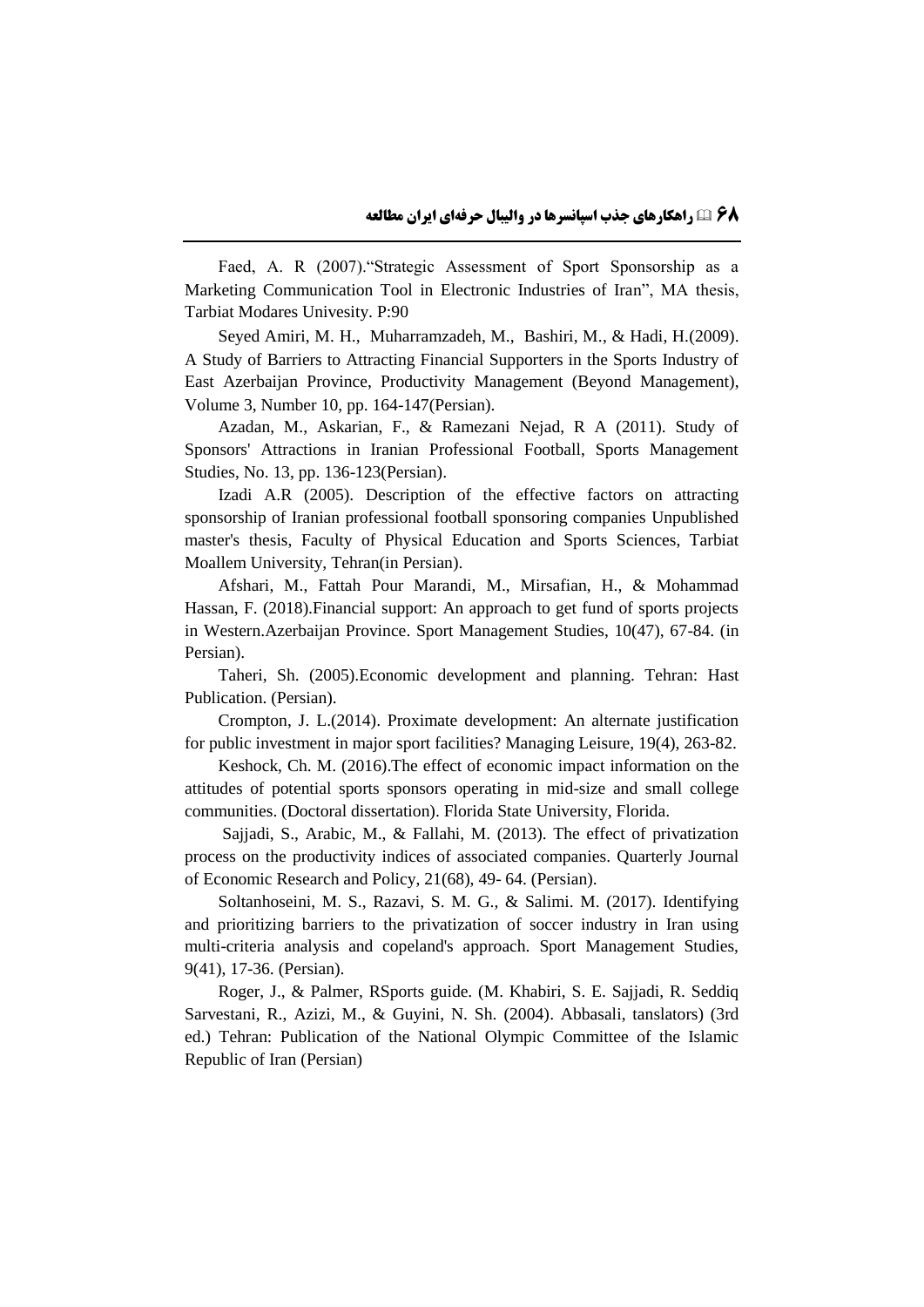Razavi, S. M. (2004). H Analysis of privatization policy in the country's sports with emphasis on championship sports. University of Tehran (Persian)

Qadiri Alamdari, I.. (2015). Evaluation of the status of legal persons in the privatization process from the point of view of the country's sport managers. Case study: Sports departments of West Azarbaijan province executive departments. (Master's thesis). Azad University of Mahabad, Mahabad. (Persian)

Farahani, A., Alidostqahfarokhi, I., & Shahshandeh, T. (2015) Study of the problems and barriers of private sports clubs in Shahrekord. Sport Managment, 7(1), 53-67. (Persian).

Ahmadi, M., Amirtash, A. M., & Safania, A. M. (2018) Factor analysis of the necessary cultural components before the privatization of sport. Sport Management Studies, 10(50), 37-62. (Persian).

Barros C.(2006). Portuguese Football, Journal of Sports Economics, Volume 7, pp. 96 – 104.

Elahi, A.R., Sajjadi, N., & Khabiri, M E. (2008). "Barriers to Development of Attracting Financial Support from the Iranian Football Industry". Proceedings of the 6th International Conference on Physical Education and Sport Sciences of Kish.

Szymanski, S., & Zimbalist, A. (2016).. Economic Impact of the Olympic Games. The New Palgrave Dictionary of Economics, 1.(19). 20-18

Zafar, F., Nawaz, I., Aqib, M., Shahzad, N., & Yasir, M. (2017). Contribution of Sports Goods Industry towards Economic Growth of Pakistan. Advances in Social Sciences Research Journal, 4(13).63-72

Memari, J. (2007) "Modeling and analysis of marketing mix of the country's sports industry (with a decision-oriented approach)", unpublished doctoral dissertation, Faculty of Physical Education and Sports Sciences, University of Tehran(Persian).

Mathieu D., Christopher H., & Michel, D. (2016). Sponsors' CSR strategies in sport: A sense making approach of corporations established in France, Sport Management Review. 11(21);31-22

Abreu Novais, M., & Arcodia, C. (2013). Measuring the effects of event sponsorship: Theoretical frameworks and image transfer models. Journal of Travel & Tourism Marketing, 30(4), 308–334.

Hassani, M., Abudra, Z., & Iqbal, M. (2008). Investigating the Causes of Sponsors of Isfahan Women's Professional Sport. Journal of Motion Science and Sport, Sixth, No. 12, p.111-120